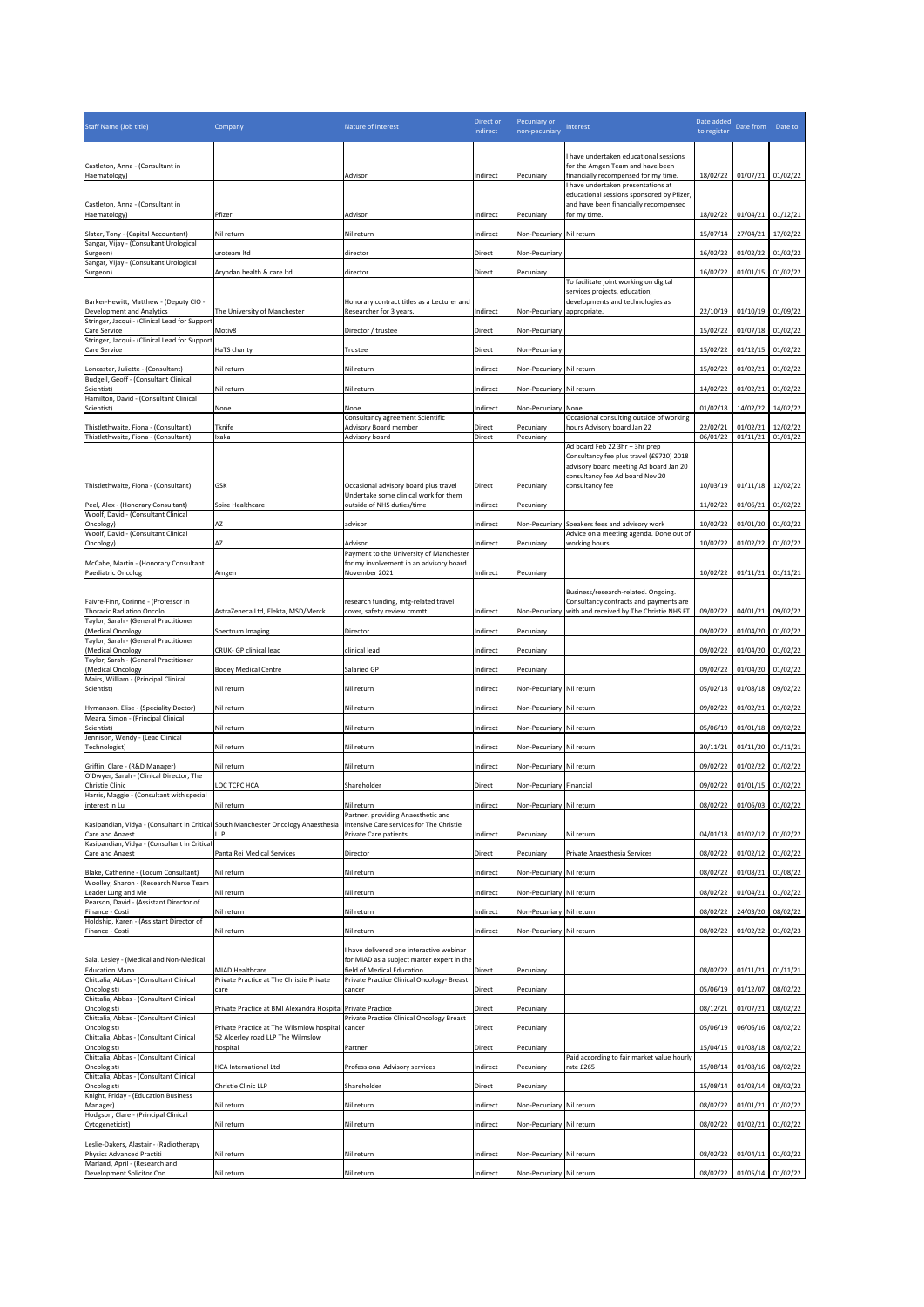| Galloway, Lucy - (Divisional Finance                                                                                                                                                     | Nil return                                        |                                                                                   |                      |                            |                                           |                      |                                |                      |
|------------------------------------------------------------------------------------------------------------------------------------------------------------------------------------------|---------------------------------------------------|-----------------------------------------------------------------------------------|----------------------|----------------------------|-------------------------------------------|----------------------|--------------------------------|----------------------|
| Manager)<br>Cooper, Phillip - (Team Leader Satellite                                                                                                                                     |                                                   | Nil return                                                                        | Indirect             | Non-Pecuniary Nil return   |                                           | 30/11/21             | 13/09/21                       | 08/02/22             |
| Radiotherapy)                                                                                                                                                                            | Nil return                                        | Nil return                                                                        | Indirect             | Non-Pecuniary Nil return   |                                           | 08/02/22             | $01/01/20$ 01/02/22            |                      |
|                                                                                                                                                                                          |                                                   | I have completed the gift register for all                                        |                      |                            |                                           |                      |                                |                      |
|                                                                                                                                                                                          |                                                   | talks on courses that I have given with an                                        |                      |                            |                                           |                      |                                |                      |
|                                                                                                                                                                                          |                                                   | honorarium provided. These are all for<br>individual episodes and I do NOT have   |                      |                            |                                           |                      |                                |                      |
| Shanks, Jonathan - (Consultant                                                                                                                                                           |                                                   | any long term contract-based links with<br>any pharma/companies. I undertake      |                      |                            |                                           |                      |                                |                      |
| Histopathologist)<br>Boyd, Philip - (Contracts and Performance                                                                                                                           |                                                   | private practice with The Christie Clinic                                         | Indirect             | Non-Pecuniary No interests |                                           | 14/07/14             | 01/11/18                       | 08/02/22             |
| Manager)                                                                                                                                                                                 | Nil return                                        | Nil return                                                                        | Indirect             | Non-Pecuniary Nil return   |                                           | 08/02/22             | 01/02/21                       | 01/02/22             |
| Frank, Suzanne - (Advanced Practitioner -                                                                                                                                                |                                                   | Steering Committee Advisor, Advisory                                              |                      |                            |                                           |                      |                                |                      |
| Pharmacist)<br>Hacker, Liesl - (Assistant Director of                                                                                                                                    | Roche                                             | Board member, Speaker/Presenter                                                   | <b>Direct</b>        | Pecuniary                  |                                           | 08/02/22             | 01/07/20                       | 08/02/22             |
| <b>Finance Strategy</b><br>Frank, Suzanne - (Advanced Practitioner -                                                                                                                     | The Christie Pharmacy Limited                     | Director                                                                          | Direct               | Pecuniary                  |                                           | 30/11/21             | 01/08/21                       | 08/02/22             |
| Pharmacist)                                                                                                                                                                              | Seagen                                            | Advisory Board member                                                             | Direct               | Pecuniary                  |                                           | 08/02/22             | 01/03/22                       | 01/03/22             |
| Frank, Suzanne - (Advanced Practitioner -<br>Pharmacist)                                                                                                                                 | Amgen                                             | Advisor, Speaker/Presenter                                                        | <b>Direct</b>        | Pecuniary                  |                                           | 08/02/22 01/11/21    |                                | 01/02/22             |
| Frank, Suzanne - (Advanced Practitioner -                                                                                                                                                |                                                   | Development of Green top guideline<br>regarding pregnancy associated breast       |                      |                            |                                           |                      |                                |                      |
| Pharmacist)                                                                                                                                                                              | <b>RCOG</b>                                       | cancer                                                                            | <b>Direct</b>        | Non-Pecuniary              |                                           | 08/02/22             | 01/04/20                       | 01/02/22             |
| Frank, Suzanne - (Advanced Practitioner -<br>Pharmacist)                                                                                                                                 | Astra Zeneca                                      | Advisor, Speaker/Presenter                                                        | <b>Direct</b>        | Pecuniary                  |                                           | 08/02/22             | 01/11/21                       | 01/02/22             |
| <b>Frank, Suzanne - (Advanced Practitioner -</b>                                                                                                                                         |                                                   | Steering Committee Advisor, Advisory                                              |                      |                            |                                           |                      |                                |                      |
| Pharmacist)<br>Harris, Andrew - (Principal Medical                                                                                                                                       | Novartis                                          | Board member, Speaker/Presenter                                                   | <b>Direct</b>        | Pecuniary                  |                                           |                      | 08/02/22   01/06/21   01/02/22 |                      |
| Physicist)                                                                                                                                                                               | Nil return                                        | Nil return                                                                        | Indirect             | Non-Pecuniary Nil return   |                                           |                      | 08/07/14 01/09/18 08/02/22     |                      |
| Frank, Suzanne - (Advanced Practitioner -<br>Pharmacist)                                                                                                                                 | Eisai                                             | Advisor                                                                           | Direct               | Pecuniary                  |                                           | 08/02/22             | 01/04/21                       | 01/02/22             |
| Frank, Suzanne - (Advanced Practitioner -<br>Pharmacist)                                                                                                                                 | Chugai                                            | Advisory Board member,<br>Speaker/Presenter                                       | <b>Direct</b>        | Pecuniary                  |                                           | 08/02/22             | 01/03/21                       | 01/02/22             |
| Raftery, Anne-Marie - (Clinical Lead &<br>Macmillan Clinical Nur                                                                                                                         | Nil return                                        | Nil return                                                                        | Indirect             | Non-Pecuniary Nil return   |                                           | 08/02/22             | 01/01/21                       | 01/02/22             |
| Kimberley, Jane - (Pre Treatment                                                                                                                                                         |                                                   |                                                                                   |                      |                            |                                           |                      |                                |                      |
| Prinicipal Radiographer)<br>Frank, Suzanne - (Advanced Practitioner -                                                                                                                    | Nil return                                        | Nil return                                                                        | Indirect             | Non-Pecuniary Nil return   |                                           | 23/01/18             | 05/06/19                       | 08/02/22             |
| Pharmacist)                                                                                                                                                                              | Pfizer                                            | Advisor, Speaker/Presenter                                                        | <b>Direct</b>        | Pecuniary                  |                                           | 08/02/22             | 01/01/19                       | 01/02/22             |
| Frank, Suzanne - (Advanced Practitioner -<br>Pharmacist)                                                                                                                                 | <b>Eli Lilly</b>                                  | Steering Committee Advisor, Advisory<br>Board member, Speaker/Presenter           | Direct               | Pecuniary                  |                                           |                      | 08/02/22 01/01/20 01/02/22     |                      |
|                                                                                                                                                                                          |                                                   |                                                                                   |                      |                            |                                           |                      |                                |                      |
| Chuter, Robert - (Clinical Scientist)                                                                                                                                                    | Nil return                                        | Nil return                                                                        | Indirect             | Non-Pecuniary Nil return   |                                           | 08/02/22             | 01/06/20                       | 01/02/22             |
| Whitfield, Gillian - (Consultant)                                                                                                                                                        | <b>NCRI</b><br><b>NHS England Proton Overseas</b> | <b>CTRad General member</b><br>Member, Paediatric and Adult Proton                | <b>Direct</b>        | Non-Pecuniary              |                                           |                      | 16/08/18 01/04/18              | 08/02/22             |
| Whitfield, Gillian - (Consultant)<br>Woollam, Clare - (Directorate                                                                                                                       | Programme                                         | <b>Clinical Reference Panels</b>                                                  | <b>Direct</b>        | Pecuniary                  | Paid 0.5 PA for this work for NHS England | 08/07/14             | 04/08/17                       | 08/02/22             |
| Improvement and Operations<br>Cook, Natalie - (Honorary Lecturer in                                                                                                                      | Nil return                                        | Nil return                                                                        | Indirect             | Non-Pecuniary Nil return   |                                           | 08/02/22 01/02/21    |                                | 01/02/22             |
|                                                                                                                                                                                          |                                                   |                                                                                   |                      |                            |                                           |                      |                                |                      |
| <b>Experimental Canc</b>                                                                                                                                                                 | Roche                                             | advisor                                                                           | Indirect             | Non-Pecuniary              |                                           |                      | 06/02/20 01/09/19              | 06/02/22             |
| Rembielak, Agata - (Consultant in Clinical                                                                                                                                               | Nil return                                        | Nil return                                                                        | Indirect             | Non-Pecuniary Nil return   |                                           | 02/02/22             |                                |                      |
| Oncology)<br>Bilney, Matthew - (Lead Operational                                                                                                                                         |                                                   |                                                                                   |                      |                            |                                           |                      | 01/02/22                       | 01/02/22             |
| Nurse)                                                                                                                                                                                   | Nil return                                        | Nil return                                                                        | Indirect             | Non-Pecuniary Nil return   |                                           | 25/01/22 01/01/22    |                                | 01/01/22             |
| Valle, Juan - (Professor)                                                                                                                                                                | Keocyt                                            | 01/07/2021 Advisory Board - streptozocin<br>as adjuvant therapy in panNETs        | Direct               | Pecuniary                  |                                           |                      | 25/01/22 01/07/21 01/07/21     |                      |
|                                                                                                                                                                                          |                                                   | 17/09/2021 Speaker at ESMO satellite<br>symposium (ivosidenib in                  |                      |                            |                                           |                      |                                |                      |
| Valle, Juan - (Professor)                                                                                                                                                                | Servier (Agios)                                   | cholangiocarcinoma)                                                               | <b>Direct</b>        | Pecuniary                  |                                           | 25/01/22 01/09/21    |                                | 01/09/21             |
|                                                                                                                                                                                          |                                                   | 17/09/2021 Virtual advisory Board<br>meeting (ivosidenib in                       |                      |                            |                                           |                      |                                |                      |
| Valle, Juan - (Professor)                                                                                                                                                                | Servier (Agios)                                   | cholangiocarcinoma)<br>29/07/2021 Advisory Board meeting                          | <b>Direct</b>        | Pecuniary                  |                                           | 25/01/22 01/09/21    |                                | 01/09/21             |
| Valle, Juan - (Professor)                                                                                                                                                                | Servier (Agios)                                   | (ivosidenib in cholangiocarcioma)                                                 | Direct               | Pecuniary                  |                                           | 25/01/22 01/07/21    |                                | 01/07/21             |
| Dhage, Shaishav - (Locum Consultant<br>Endocrinologist)                                                                                                                                  | Nil                                               | Nil                                                                               | Indirect             | Non-Pecuniary Nil          |                                           |                      | 07/01/21 01/01/20 31/01/22     |                      |
| Barraclough, Lisa - (Consultant)                                                                                                                                                         | Nil return                                        | Nil return                                                                        | Indirect             | Non-Pecuniary Nil return   |                                           |                      | 17/01/21 01/06/08              | 18/01/22             |
| Jain, Yatin - (Consultant Radiologist)                                                                                                                                                   | Oxsonics Ltd                                      | Advisor<br>Advisory Board member 16/2/18,                                         | Indirect             | Pecuniary                  |                                           | 18/01/22             | 01/12/21                       | 01/01/22             |
| Lorigan, Paul - (Professor)                                                                                                                                                              | Pierre Fabre                                      | 24/4/19; Speaker fee 7/5/19; Chair for<br>Webinar Q&A 5/7/21.                     | Indirect             | Pecuniary                  |                                           |                      | 09/05/18   16/02/18   29/07/21 |                      |
|                                                                                                                                                                                          |                                                   | National Investigator Meeting attendee,                                           |                      |                            |                                           |                      |                                |                      |
| Lorigan, Paul - (Professor)<br>Lorigan, Paul - (Professor)                                                                                                                               | Ultimovacs, Sweden.<br>Canadian Melanoma Society  | $21/4/21$ .<br>Speaker fee 20/2/21                                                | Indirect<br>Indirect | Pecuniary<br>Pecuniary     |                                           | 24/05/21<br>15/01/22 | 21/04/21<br>20/02/21           | 11/05/21<br>14/06/21 |
| Lorigan, Paul - (Professor)                                                                                                                                                              | Finnish Melanoma Group                            | Speaker fee 3/9/21.<br>Advisory Board member 01/12/14,                            | Indirect             | Pecuniary                  |                                           | 15/01/22             | 03/09/21                       | 20/09/21             |
|                                                                                                                                                                                          |                                                   | 07/04/17, 22/09/17, 03/11/17; talk at                                             |                      |                            |                                           |                      |                                |                      |
|                                                                                                                                                                                          |                                                   | internal training course 11/02/15; EADO<br>Symposium 30/10/15; talk at Anti PD1   |                      |                            |                                           |                      |                                |                      |
|                                                                                                                                                                                          |                                                   | educational meeting 8/4/16; talk at<br>sponsored satellite meeting at BOPA        |                      |                            |                                           |                      |                                |                      |
|                                                                                                                                                                                          |                                                   | 14/10/16, talk at meeting 8/5/18, Ad<br>Board at ESMO 20/10/18, speaker at        |                      |                            |                                           |                      |                                |                      |
|                                                                                                                                                                                          |                                                   | meeting 20/09/18, symposium talk at                                               |                      |                            |                                           |                      |                                |                      |
|                                                                                                                                                                                          |                                                   | SMR 26/10/18, R&D Advisory 21-21/3/19,<br>Ad Board 8/10/20, Symposium Chair       |                      |                            |                                           |                      |                                |                      |
| Lorigan, Paul - (Consultant)                                                                                                                                                             | <b>BMS</b>                                        | 15/4/21.                                                                          | Indirect             | Pecuniary                  |                                           | $16/12/15$ 01/12/14  |                                | 30/06/21             |
|                                                                                                                                                                                          |                                                   | Speaker fee at EADO meeting 29/10/15;<br>Advisory board attendance 21/11/2015;    |                      |                            |                                           |                      |                                |                      |
|                                                                                                                                                                                          |                                                   | Talk at SPR Oncology educational meeting                                          |                      |                            |                                           |                      |                                |                      |
|                                                                                                                                                                                          |                                                   | 21/4/16 Dublin; Talk at Faculty meeting<br>15/9/16 Manchester; Talk at Symposium, |                      |                            |                                           |                      |                                |                      |
|                                                                                                                                                                                          |                                                   | ESMO 8/10/16; Talk 7/12/17; Educational<br>Webcast 8/2/18; Advisory board         |                      |                            |                                           |                      |                                |                      |
|                                                                                                                                                                                          |                                                   | attendance 11/2/19; Advisory Board<br>29/10/20; Speaker Fee Webinar series        |                      |                            |                                           |                      |                                |                      |
| Lorigan, Paul - (Consultant)                                                                                                                                                             | Novartis                                          | 21/6/21.                                                                          | Indirect             | Pecuniary                  |                                           | 16/12/15             | 29/10/15                       | 21/06/21             |
| Berman, Richard - (Consultant in Palliative United Kingdom Association of Supportive<br>Medicine/Hono<br>Berman, Richard - (Consultant in Palliative Paid talks and seminars for: Tesaro | Care in Cancer (UKASCC)                           | President                                                                         | <b>Direct</b>        | Non-Pecuniary              |                                           | 14/01/22 01/12/21    |                                | 01/01/22             |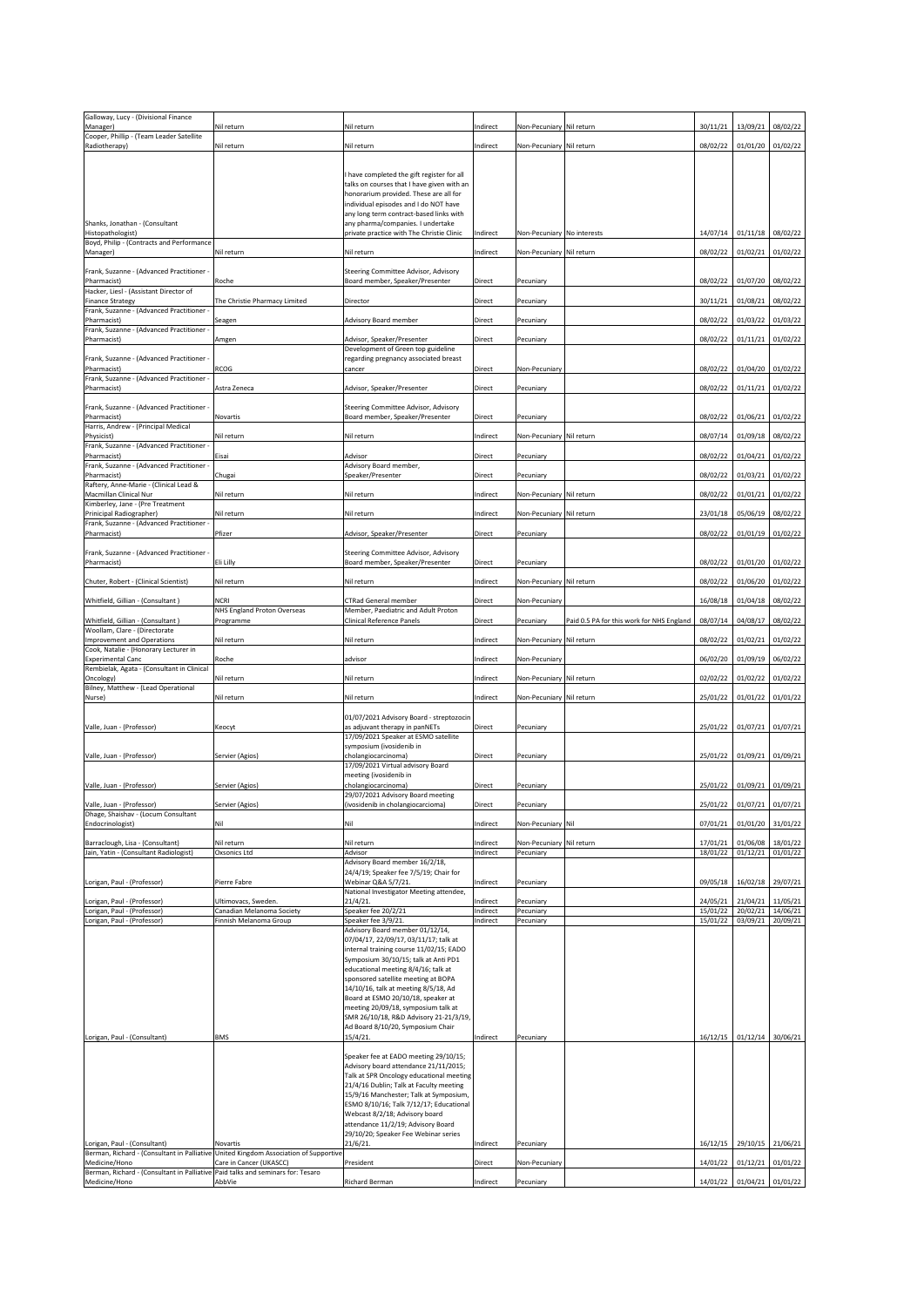|                                                                               |                                        | Clinical director (and co-owner) Functions                                         |               |                          |                                                    |          |                     |                     |
|-------------------------------------------------------------------------------|----------------------------------------|------------------------------------------------------------------------------------|---------------|--------------------------|----------------------------------------------------|----------|---------------------|---------------------|
|                                                                               |                                        | of SCUK: 1. Private practice management                                            |               |                          |                                                    |          |                     |                     |
|                                                                               |                                        | 2. Service level agreements with NHS and                                           |               |                          |                                                    |          |                     |                     |
|                                                                               |                                        | private hospitals for provision of remote<br>palliative care consultant support 3. |               |                          |                                                    |          |                     |                     |
|                                                                               |                                        | Paediatric endocrinology / obesity                                                 |               |                          | From mid 2018 - I receive 2-monthly                |          |                     |                     |
|                                                                               |                                        | services 4. Medico-legal 5. Provision of                                           |               |                          | repayments of a directors loan. From               |          |                     |                     |
| Berman, Richard - (Consultant in Palliative<br>Medicine/Hono                  | Supportive Care (UK) Ltd               | <b>ESC to Vitality (PMI company)</b><br>www.supportive.care                        | <b>Direct</b> | Pecuniary                | 23/7/20 - I receive a monthly directors<br>salary. | 16/02/18 | 01/04/14 22/07/21   |                     |
| Parnham, Arie Stewart - (Consultant)                                          | UroTeam Ltd                            | Director                                                                           | Direct        | Pecuniary                | <b>Clinical services</b>                           | 11/01/22 | 01/01/22            | 01/01/22            |
| McGovern, Clare - (Consultant in                                              |                                        |                                                                                    |               |                          |                                                    |          |                     |                     |
| Anaesthetics)<br>Nariani, Jaya - (Consultant in                               | Nil return                             | Nil return                                                                         | Indirect      | Non-Pecuniary Nil return |                                                    | 29/01/18 | 12/01/20            | 08/01/22            |
| Anaesthetics)                                                                 | The Christie Anaesthetists LLP         | Partner                                                                            | Indirect      | Pecuniary                |                                                    | 07/01/20 | $01/10/11$ 07/01/22 |                     |
| Bovillhale, Gwendolen - (Radiographer                                         |                                        |                                                                                    |               |                          | Unpaid volunteering for personal                   |          |                     |                     |
| Aide)                                                                         | King's College Hospital                | Volunteer                                                                          | Indirect      | Non-Pecuniary linterests |                                                    | 06/01/22 | $01/01/22$ 01/03/22 |                     |
|                                                                               |                                        | Participation in advisory board meeting                                            |               |                          | Annual leave taken. Consultancy fee                |          |                     |                     |
| Thistlethwaite, Fiona - (Consultant)                                          | Pfizer                                 | 26.9.16 and 12.04.21 (non-pecuniary)                                               | <b>Direct</b> | Pecuniary                | £1000 and travel expenses paid.                    | 22/10/16 |                     | 26/09/16 06/01/22   |
| Thistlethwaite, Fiona - (Consultant)                                          | <b>Immatics</b>                        | Scientific Advisory board Chair DSMB                                               | Direct        | Pecuniary                |                                                    | 06/01/22 | 01/12/21            | 01/01/22            |
| Thistlethwaite, Fiona - (Consultant)                                          | Janssen                                | Advisory board                                                                     | Indirect      | Non-Pecuniary            |                                                    | 06/01/22 | 01/03/21            | 01/01/22            |
| Thistlethwaite, Fiona - (Consultant)                                          | <b>Adicet Bio</b>                      | Advisor                                                                            | Direct        | Pecuniary                | Advisory board meeting 8 June 2021                 | 06/01/22 | 01/06/21            | 01/01/22            |
| McManus, Eleanor - (Head of Workforce<br><b>Education &amp; Developm</b>      | Nil return                             | Nil return                                                                         | Indirect      | Non-Pecuniary Nil return |                                                    | 30/12/21 | $01/01/20$ 01/01/22 |                     |
|                                                                               |                                        | UK advisory group for input into the                                               |               |                          |                                                    |          |                     |                     |
| Lau, Victoria - (Research Nurse Team                                          |                                        | design and strategy for breast cancer                                              |               |                          |                                                    |          |                     |                     |
| Leader)                                                                       | <b>Roche Products Ltd</b>              | trials                                                                             | Direct        | Pecuniary                |                                                    | 30/12/21 | 01/10/21            | 01/12/21            |
| Pooler, Alistair - (Senior Clinical Scientist) Nil return                     |                                        | Nil return                                                                         | Indirect      | Non-Pecuniary Nil return |                                                    | 04/05/16 |                     | 16/08/18 01/05/22   |
| Metcalf, Robert - (Honorary Consultant in                                     |                                        |                                                                                    |               |                          |                                                    |          |                     |                     |
| <b>Medical Oncolog</b>                                                        | PCI Biotech                            | Advisor                                                                            | Direct        |                          | Non-Pecuniary Consultancy £200                     | 24/12/21 | $01/11/21$ 01/11/21 |                     |
| Metcalf, Robert - (Honorary Consultant in<br>Medical Oncolog                  | <b>PCI Biotech</b>                     | Advisor                                                                            | <b>Direct</b> | Pecuniary                | Consultancy - £200                                 | 24/12/21 | 01/10/21            | 01/10/21            |
|                                                                               |                                        |                                                                                    |               |                          |                                                    |          |                     |                     |
|                                                                               |                                        | Invited to be a member of the breast                                               |               |                          |                                                    |          |                     |                     |
|                                                                               |                                        | cancer Nurse Advisory Board, to provide<br>feedback to Gilead around the treatment |               |                          |                                                    |          |                     |                     |
|                                                                               |                                        | of metastatic triple-negative breast                                               |               |                          |                                                    |          |                     |                     |
|                                                                               |                                        | cancer (mTNBC) and the related                                                     |               |                          |                                                    |          |                     |                     |
| Turner, Lorraine - (Advanced Nurse<br>Practitioner)                           | Gilead Sciences Ltd.                   | educational needs of patients and<br>healthcare professionals (HCPs).              | Indirect      | Pecuniary                |                                                    | 13/12/21 | 01/09/21            | 01/12/21            |
|                                                                               |                                        |                                                                                    |               |                          |                                                    |          |                     |                     |
| Chasty, Richard - (Consultant)                                                | Nil return                             | Nil return                                                                         | Indirect      | Non-Pecuniary Nil return |                                                    | 23/10/18 | 06/08/18 13/12/21   |                     |
| Clay, Vanessa - ((Doctor) ST in Medical<br>Oncology)                          | Nil return                             | Nil return                                                                         | Indirect      | Non-Pecuniary Nil return |                                                    | 13/12/21 | $01/12/21$ 01/12/21 |                     |
|                                                                               |                                        | Employed as a stadium nurse on match                                               |               |                          | Classed as casual staff. Paid for hours            |          |                     |                     |
| Wilbraham, Lynne - (Nutrition Nurse)                                          | Manchester City Football Club          | days and for concerts                                                              | Indirect      | Pecuniary                | worked.                                            | 13/12/21 | $01/05/08$ 01/12/21 |                     |
| Wallett, Simon - (Project Manager)                                            | Nil return                             | Nil return                                                                         | Indirect      | Non-Pecuniary Nil return |                                                    | 13/12/21 | $01/12/20$ 01/12/21 |                     |
| Hadfield, Jane - (Health and Safety and                                       |                                        |                                                                                    |               |                          |                                                    |          |                     |                     |
| <b>Emergency Planni</b>                                                       | Nil return                             | Nil return                                                                         | Indirect      | Non-Pecuniary Nil return |                                                    | 08/07/14 |                     | 08/12/21 31/03/22   |
| Hanison, Sian - (CRF Operational<br>Manager)                                  | Nil return                             | Nil return                                                                         | Indirect      | Non-Pecuniary Nil return |                                                    | 07/12/21 | $01/05/19$ 01/12/21 |                     |
|                                                                               |                                        |                                                                                    |               |                          |                                                    |          |                     |                     |
| Welch, Richard - (Consultant Oncologist)                                      | None                                   | Nothing to declare                                                                 | Indirect      | Non-Pecuniary Nothing    |                                                    | 07/12/21 | $01/12/21$ 01/12/21 |                     |
| Galvin, Michael - (Costing Accountant)                                        | Nil return                             | Nil return                                                                         | Indirect      | Non-Pecuniary Nil return |                                                    | 07/12/21 | $01/01/21$ 01/12/21 |                     |
| Lorigan, Mary - (Bank Clinical Trials                                         |                                        |                                                                                    |               |                          |                                                    |          |                     |                     |
| Administrator)                                                                | Nil return                             | Nil return                                                                         | Indirect      | Non-Pecuniary Nil return |                                                    | 16/12/15 | 23/08/19 06/12/21   |                     |
| Misra, Vivek - (Consultant Clinical<br>Oncologist)                            | The Christie Private Care              | Clinical Governance Lead (advisory)                                                | <b>Direct</b> | Pecuniary                | Advisory paid role as clinical governance<br>lead  | 06/12/21 | $01/04/21$ 01/12/21 |                     |
| Misra, Vivek - (Consultant Clinical                                           | Member of the LoC LLP at The Christie  |                                                                                    |               |                          |                                                    |          |                     |                     |
| Oncologist)                                                                   | Clinic                                 | Shareholder                                                                        | <b>Direct</b> | Pecuniary                | Nil return                                         | 18/08/17 | $01/08/18$ 06/12/21 |                     |
| Desai, Sudha - (Consultant)                                                   | Pathgem Ltd                            | Director                                                                           | <b>Direct</b> | Pecuniary                | Provide private histopathology services            | 14/07/20 | $01/01/18$ 06/12/21 |                     |
| Bolton, Steve - (Clinical Scientist - Team                                    |                                        |                                                                                    |               |                          |                                                    |          |                     |                     |
| Leader)                                                                       | Nil return                             | Nil return                                                                         | Indirect      | Non-Pecuniary Nil return |                                                    | 03/12/21 | 01/01/21            | 01/12/21            |
| Stergiou, Polyxeni - (Clinical Pharmacist)                                    | Nil return                             | Nil return                                                                         | Indirect      | Non-Pecuniary Nil return |                                                    | 03/12/21 | $01/03/21$ 30/11/21 |                     |
|                                                                               |                                        |                                                                                    |               |                          |                                                    |          |                     |                     |
| Stergiou, Polyxeni - (Clinical Pharmacist)                                    | Nil return                             | Nil return                                                                         | Indirect      | Non-Pecuniary Nil return |                                                    | 26/03/20 | $01/03/20$ 28/02/21 |                     |
| Stergiou, Polyxeni - (Clinical Pharmacist)                                    | Nil return                             | Nil return                                                                         | Indirect      | Non-Pecuniary Nil return |                                                    | 03/12/21 | $01/12/21$ 01/12/22 |                     |
| Whitworth, Susan - (Capital Project                                           |                                        |                                                                                    |               |                          |                                                    |          |                     |                     |
| Officer)                                                                      | Nil return                             | Nil return                                                                         | Indirect      | Non-Pecuniary Nil return |                                                    | 03/12/21 | 01/12/21            | 01/12/22            |
|                                                                               | IPS forum member for Vessel Health and |                                                                                    |               |                          |                                                    |          |                     |                     |
| Hill, Steve - (Procedure Team Manager)                                        |                                        |                                                                                    |               |                          |                                                    |          |                     |                     |
|                                                                               | preservation, speaker various events,  | <b>Oncology Vascular advisor</b>                                                   | Indirect      | Non-Pecuniary            |                                                    | 27/05/16 | $01/08/18$ 31/12/21 |                     |
|                                                                               |                                        |                                                                                    |               |                          |                                                    |          |                     |                     |
| Hill, Steve - (Procedure Team Manager)                                        | PVSS Ltd                               | Director                                                                           | <b>Direct</b> | Pecuniary                |                                                    | 17/07/14 | $01/08/18$ 31/12/21 |                     |
|                                                                               | National infusion & vascular access    |                                                                                    |               |                          | Travel and accommodation for supporting            |          |                     |                     |
| Hill, Steve - (Procedure Team Manager)                                        | society                                | board member                                                                       | Direct        |                          | Non-Pecuniary conferences & board meetings         | 06/09/19 | $01/06/18$ 31/12/21 |                     |
|                                                                               |                                        |                                                                                    |               |                          |                                                    |          |                     |                     |
| Adams, John - (General Manager - CMPE)<br>Daniel, Rachel - (Head of Corporate | Nil return                             | Nil return                                                                         | Indirect      | Non-Pecuniary Nil return |                                                    | 09/07/14 | 13/07/21 02/12/21   |                     |
| Affairs and Engageme                                                          | Nil return                             | Nil return                                                                         | Indirect      | Non-Pecuniary Nil return |                                                    | 22/01/18 | $01/08/18$ 02/12/21 |                     |
| Scanlan, Sarah - (Specialist Oncology                                         |                                        | Bank Dietitian Out of Christie contracted                                          |               |                          |                                                    |          |                     |                     |
| Dietitian)<br>Kilgallon, Judith - (Principal Medical                          | The Christie Private Clinic            | hours                                                                              | Direct        | Pecuniary                |                                                    | 05/06/19 | 01/03/19 30/04/22   |                     |
| Physicist (MR))                                                               | Nil return                             | Nil return                                                                         | Indirect      | Non-Pecuniary Nil return |                                                    | 23/01/18 | $01/08/18$ 30/11/21 |                     |
| Wong, Fenella - (Consultant)                                                  | Christie Oncology Imaging              | partner                                                                            | <b>Direct</b> | Pecuniary                |                                                    | 07/05/19 | 01/04/06            | 02/12/21            |
| Wong, Fenella - (Consultant)                                                  |                                        | Shareholder in 52 Alderley Road private<br>clinic/HCA                              | Direct        | Pecuniary                |                                                    | 21/05/19 |                     | $01/05/14$ 02/12/21 |
|                                                                               |                                        |                                                                                    |               |                          |                                                    |          |                     |                     |
| Sheard, Victoria - (iMATCH Ops Manager) Nil return                            |                                        | Nil return                                                                         | Indirect      | Non-Pecuniary Nil return |                                                    | 01/12/21 | $01/12/20$ 01/12/21 |                     |
| Murtagh, Anne - (Medical Illustration<br>Manager)                             | Nil return                             | Nil return                                                                         | Indirect      | Non-Pecuniary Nil return |                                                    | 30/09/19 |                     | 28/11/19 27/04/21   |
|                                                                               |                                        |                                                                                    |               |                          |                                                    |          |                     |                     |
| Hardy, Mark - (Principal Clinical Scientist)                                  | Nil return                             | Nil return                                                                         | Indirect      | Non-Pecuniary Nil return |                                                    | 01/12/21 | $01/06/20$ 01/12/21 |                     |
| Mannarkandy, Anoja - (Clinical Fellow)                                        | Nil return                             | Nil return                                                                         | Indirect      | Non-Pecuniary Nil return |                                                    | 01/12/21 | $01/09/17$ 01/12/21 |                     |
| Harris, Maggie - (Consultant with special                                     |                                        |                                                                                    |               |                          |                                                    |          |                     |                     |
| interest in Lu                                                                | Nil return                             | Nil return                                                                         | Indirect      | Non-Pecuniary Nil return |                                                    | 01/12/21 | $01/06/03$ 01/12/21 |                     |
| Myriokefalitaki, Eva - (Gynaecological<br>Oncologist)                         | <b>General Medical Council (GMC)</b>   | medical expert / advisor                                                           | Direct        | Pecuniary                |                                                    | 01/12/21 | $01/01/19$ 01/12/21 |                     |
| Pemberton, Laura - (Consultant)                                               | Nil return                             | Nil return                                                                         | Indirect      | Non-Pecuniary Nil return |                                                    | 01/12/21 | $01/07/21$ 01/12/21 |                     |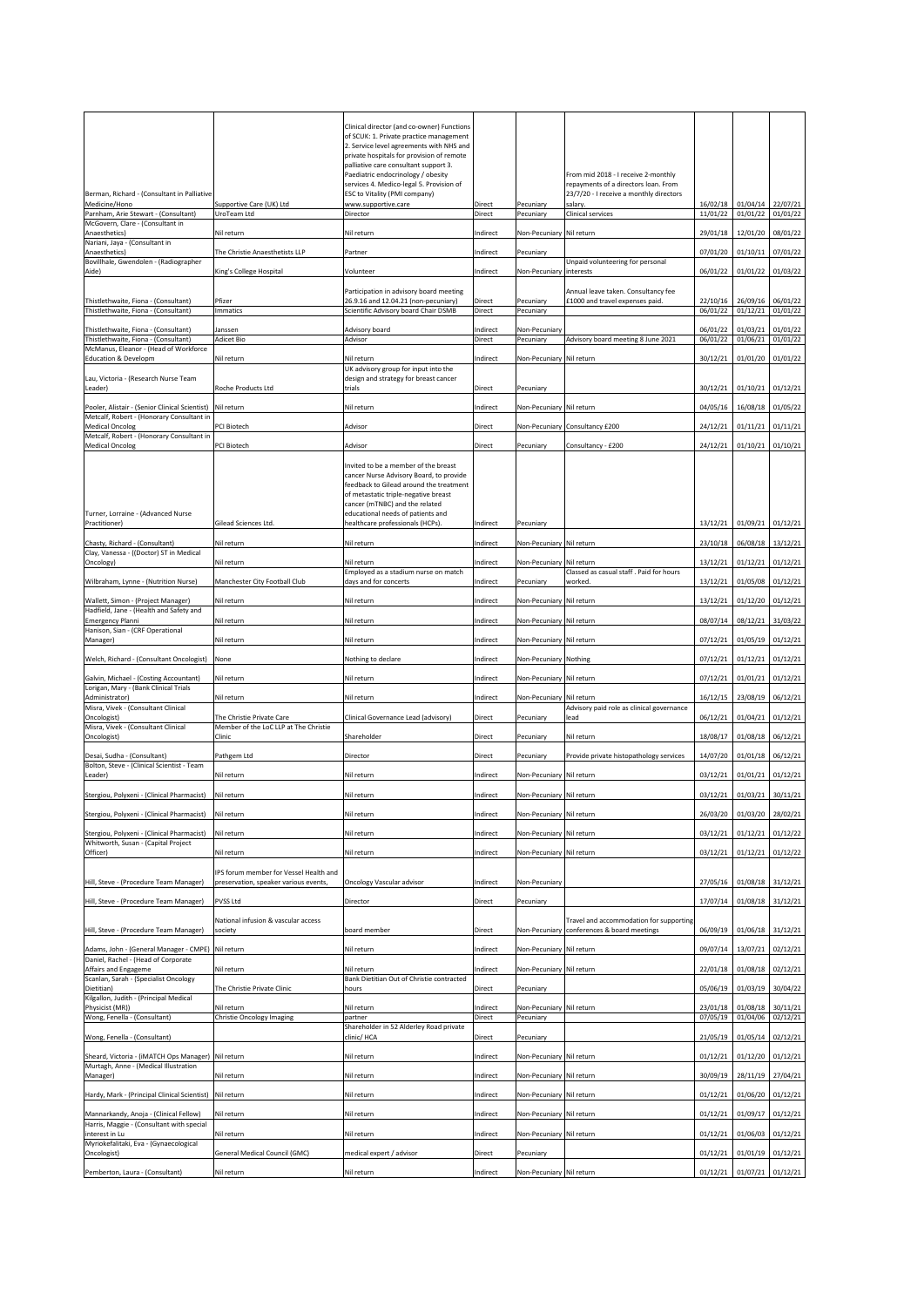| Pemberton, Laura - (Consultant)                                                    | Nil return                                                                            | Nil return                                                                         | Indirect             | Non-Pecuniary Nil return              |                                                                                     | 01/12/21             | 01/07/21            | 01/12/21                         |
|------------------------------------------------------------------------------------|---------------------------------------------------------------------------------------|------------------------------------------------------------------------------------|----------------------|---------------------------------------|-------------------------------------------------------------------------------------|----------------------|---------------------|----------------------------------|
| Kaye, David - (Senior Pharmacist)                                                  | <b>NIL</b>                                                                            |                                                                                    | Indirect             | Non-Pecuniary                         |                                                                                     | 01/12/21             | 01/12/21            | 01/12/24                         |
| Wai-Ming Lau, Maurice - (Consultant<br>Urological Surgeon)                         | Nil return                                                                            | Nil return                                                                         | Indirect             | Non-Pecuniary Nil return              |                                                                                     | 01/12/21             | 01/12/21            | 01/12/21                         |
|                                                                                    |                                                                                       | One-off 1 hour training session on                                                 |                      |                                       | Presentation to haematology team at Jazz<br>UK for their internal Medical Education |                      |                     |                                  |
| Telford, Nicholas - (Consultant Clinical<br>Cytogeneticist)                        | <b>Jazz Pharmaceuticals</b>                                                           | relevance of cytogenetics to leukaemia<br>diagnosis 26th Jan 2022                  | <b>Direct</b>        | Pecuniary                             | Program, for education to the commercial<br>and medical teams.                      | 01/12/21             | $01/01/22$ 01/01/22 |                                  |
| Wells, Sarah - (Lymphoma Clinical Nurse<br>Specialist)                             | Lymphoma Action                                                                       | Broad trustee member                                                               | Direct               | Non-Pecuniary                         |                                                                                     | 01/12/21             | $01/06/19$ 01/12/21 |                                  |
| Choudhry, Talha - (Pharmacist)                                                     | Nil return                                                                            | Nil return                                                                         | Indirect             | Non-Pecuniary Nil return              |                                                                                     | 01/12/21             | 01/12/21            | 01/12/21                         |
| Zia, Amir - (Software Development<br>Manager)                                      | ILM Software Limited                                                                  | Director                                                                           | <b>Direct</b>        | Pecuniary                             | Director of software development<br>company                                         | 27/04/21             | 30/04/18 30/04/22   |                                  |
| Gill, Rosie - (Technical Manager for Soft<br><b>Facility Se</b>                    | Nil return                                                                            | Nil return                                                                         | Indirect             | Non-Pecuniary Nil return              |                                                                                     | 01/12/21             | 01/10/21            | 01/12/21                         |
| Cardenjones, Jeni - (Service Manager)                                              | Nil return                                                                            | Nil return                                                                         | Indirect             | Non-Pecuniary Nil return              |                                                                                     | 30/11/21             | 01/11/21            | 01/11/21                         |
| Abdalla, Ahmedali - ((Doctor) ST in<br>Endocrinology)                              | Nil return                                                                            | Nil return                                                                         | Indirect             | Non-Pecuniary Nil return              |                                                                                     | 30/11/21             | 01/04/21            | 01/12/21                         |
| Raftery, Anne-Marie - (Clinical Lead &<br>Macmillan Clinical Nur                   | <b>Greater Manchester Cancer</b>                                                      | Clinical Lead in Palliative Care                                                   | <b>Direct</b>        | Pecuniary                             | Work 1 PA per week for GM Cancer as<br>clinical lead in palliative care             | 30/11/21             | 01/09/17            | 01/11/21                         |
| Greenberry, Astrid - (Project Manager -<br><b>Transforming Afterca</b>             | Nil return                                                                            | Nil return                                                                         | Indirect             | Non-Pecuniary Nil return              |                                                                                     | 30/11/21             | $01/02/19$ 01/11/21 |                                  |
| Pantelides, Katharine - (Physiotherapy &                                           |                                                                                       |                                                                                    |                      |                                       |                                                                                     |                      |                     |                                  |
| Occupational Therapy M                                                             | Nil return                                                                            | Nil return                                                                         | Indirect             | Non-Pecuniary Nil return              |                                                                                     | 08/07/14             | 30/11/20            | 30/11/21                         |
|                                                                                    |                                                                                       |                                                                                    |                      |                                       | Director of national network. Oversees<br>strategy and distribution of donated      |                      |                     |                                  |
| Williams, Heather - (Principal Clinical                                            |                                                                                       | Director of not-for-profit community                                               |                      |                                       | funds, occasionally claims expenses for<br>travel and materials but does not draw   |                      |                     |                                  |
| Scientist)                                                                         | ScienceGrrl                                                                           | organisation                                                                       | <b>Direct</b>        |                                       | Non-Pecuniary payment for work undertaken.                                          | 30/11/21             | $01/06/13$ 01/11/21 |                                  |
| Corke, Barbara - (Nurse Clinician)<br>Postill, Richard - (Deputy Director of       | Nil return                                                                            | Nil return                                                                         | Indirect             | Non-Pecuniary Nil return              |                                                                                     | 26/01/18             |                     | $01/08/18$ 30/11/21              |
| Finance)                                                                           | Nil return                                                                            | Nil return                                                                         | Indirect             | Non-Pecuniary Nil return              |                                                                                     | 30/11/21             | $01/11/21$ 01/11/21 |                                  |
| King, Michael - (Digital Project Manager)                                          | Nil return                                                                            | Nil return                                                                         | Indirect             | Non-Pecuniary Nil return              |                                                                                     | 30/11/21             | $01/01/20$ 01/11/21 |                                  |
| Rembielak, Agata - (Consultant in Clinical<br>Oncology)                            | Nil return                                                                            | Nil return                                                                         | Indirect             |                                       | Nil return - completed as requested for<br>Non-Pecuniary annual appraisal           | 09/02/21             | 01/01/20 01/02/21   |                                  |
| Rembielak, Agata - (Consultant in Clinical                                         | <b>Editorial Board Member for "Clinical</b><br>Oncology" and "Journal of Contemporary |                                                                                    |                      |                                       |                                                                                     |                      |                     |                                  |
| Oncology)                                                                          | Brachytherapy"                                                                        | member of editorial board                                                          | Indirect             | Non-Pecuniary                         |                                                                                     | 30/11/21             | $01/01/19$ 01/11/21 |                                  |
| O'Shea, Dennis - (Estates Manager)                                                 | Nil return                                                                            | Nil return<br>My Partner is Ian Moston, Chief Finance                              | Indirect             | Non-Pecuniary Nil return              |                                                                                     | 30/11/21             | $01/11/21$ 01/11/21 |                                  |
| Lightfoot, Eve - (Director of Workforce)<br>Woollam, Clare - (Directorate          | <b>NCA</b>                                                                            | Officer at NCA                                                                     | Indirect             | Non-Pecuniary As above                |                                                                                     | 27/04/21             | $01/07/13$ 30/11/21 |                                  |
| Improvement and Operations                                                         | Nil return                                                                            | Nil return                                                                         | Indirect             | Non-Pecuniary Nil return              |                                                                                     | 30/11/21             | $01/11/21$ 01/11/21 |                                  |
| Crockett, Cathryn - (Clinical Fellow)<br>Boyd, Philip - (Contracts and Performance | Nil return                                                                            | Nil return                                                                         | Indirect             | Non-Pecuniary Nil return              |                                                                                     | 30/11/21             |                     | $01/02/20$ 01/11/21              |
| Manager)                                                                           | Nil return                                                                            | Nil return                                                                         | Indirect             | Non-Pecuniary Nil return              |                                                                                     | 30/11/21             | $01/11/21$ 01/11/21 |                                  |
|                                                                                    |                                                                                       |                                                                                    |                      |                                       | I've been a director of the company since                                           |                      |                     |                                  |
|                                                                                    |                                                                                       |                                                                                    |                      |                                       | December 2005<br>(https://beta.companieshouse.gov.uk/co                             |                      |                     |                                  |
|                                                                                    |                                                                                       |                                                                                    |                      |                                       | mpany/05660936/officers) I own 0<br>shares, and take no salary from the             |                      |                     |                                  |
|                                                                                    |                                                                                       |                                                                                    |                      |                                       | company, however the company does<br>pay into a pension fund in my name.            |                      |                     |                                  |
|                                                                                    |                                                                                       |                                                                                    |                      |                                       | have no involvement in the day-to-day<br>operations of the company, and typically   |                      |                     |                                  |
|                                                                                    |                                                                                       |                                                                                    |                      |                                       | just meet minimum requirements as a<br>director. I can't foresee a scenario where   |                      |                     |                                  |
|                                                                                    |                                                                                       |                                                                                    |                      |                                       | the company would ever do business with<br>the trust, however they have done work   |                      |                     |                                  |
| Lines, David - (Principal Clinical Scientist)                                      | Dyne Technology Ltd                                                                   | Director                                                                           | Indirect             | Pecuniary                             | in the 'medical sector' previously - with a<br>company that manufactures syringes.  | 06/09/16             | $01/08/18$ 05/01/21 |                                  |
| Waddell, Tom - (Consultant)                                                        | The Ricky Casey Trust                                                                 | Charity Trustee and Advisor                                                        | Indirect             | Non-Pecuniary                         |                                                                                     | 30/11/21             | 01/07/20 01/12/21   |                                  |
| Lines, David - (Principal Clinical Scientist)                                      | Nil return                                                                            | Nil return                                                                         | Indirect             | Non-Pecuniary Nil return              |                                                                                     | 30/11/21             | 01/01/21            | 01/11/21                         |
|                                                                                    |                                                                                       | Funded investigator-led research                                                   |                      |                                       |                                                                                     |                      |                     |                                  |
| Waddell, Tom - (Consultant)                                                        | Merck MSD                                                                             | proposal, plus paid speaker and ad board<br>attendance (including travel expenses) | Indirect             | Pecuniary                             |                                                                                     | 29/04/21             | $01/07/18$ 31/12/21 |                                  |
| Waddell, Tom - (Consultant)                                                        | Eisai Ltd                                                                             | Paid speaker and ad board attendee<br>(including travel expenses)                  | Indirect             | Pecuniary                             |                                                                                     | 29/04/21             | $01/06/19$ 31/12/21 |                                  |
| Waddell, Tom - (Consultant)                                                        | <b>EUSA Pharma</b>                                                                    | Paid speaker (including travel expenses)                                           | Indirect             | Pecuniary                             |                                                                                     | 07/05/19             |                     | $01/10/18$ 31/12/21              |
| Leahy, Michael - (Consultant)                                                      |                                                                                       | Nil return                                                                         |                      | Non-Pecuniary Nil return              |                                                                                     | 30/11/21             | $01/01/21$ 01/12/21 |                                  |
| Waddell, Tom - (Consultant)                                                        | Nil return<br>Pfizer                                                                  | Paid speaker and ad board attendee<br>(including travel expenses)                  | Indirect<br>Indirect | Pecuniary                             |                                                                                     | 05/12/17             |                     | 25/04/17 31/12/21                |
|                                                                                    |                                                                                       |                                                                                    |                      |                                       |                                                                                     |                      |                     |                                  |
| Fish, Rebecca - (MD Research Fellow)                                               | Nil return                                                                            | Nil return<br>Paid speaker and ad board attendee                                   | Indirect             | Non-Pecuniary Nil return              |                                                                                     | 30/11/21             | $01/11/20$ 01/11/21 |                                  |
| Waddell, Tom - (Consultant)                                                        | <b>BMS</b>                                                                            | (including travel expenses)<br>Ad board attendee (including travel                 | Indirect             | Pecuniary                             |                                                                                     | 05/12/17             | 24/04/18 31/12/21   |                                  |
| Waddell, Tom - (Consultant)                                                        | Roche                                                                                 | expenses)<br>Paid speaker and ad board attendee                                    | Indirect             | Pecuniary                             |                                                                                     |                      |                     | $05/12/17$   27/11/17   31/12/21 |
| Waddell, Tom - (Consultant)<br>Atherton, Shaun - (Radiotherapy Physics             | Ipsen                                                                                 | (including travel expenses)                                                        | Indirect             | Pecuniary                             |                                                                                     | 05/12/17             |                     | 28/11/17 31/12/21                |
| Team Manager - Te<br>Lowe, Matthew - (Prinicipal Clinical                          | Nil return                                                                            | Nil return                                                                         | Indirect             | Non-Pecuniary Nil return              |                                                                                     | 30/11/21             | 01/11/21            | 01/11/22                         |
| Scientist)<br>Hasan, Jurjees - (Consultant)                                        | Nil return<br><b>GSK</b>                                                              | Nil return<br>Advisory board attendance                                            | Indirect<br>Direct   | Non-Pecuniary Nil return<br>Pecuniary |                                                                                     | 30/11/21<br>30/11/21 | 01/11/21            | $01/11/21$ 01/11/22<br>01/11/21  |
| Agnew, James - (Clinical Scientist)                                                | Nil return                                                                            | Nil return                                                                         | Indirect             | Non-Pecuniary Nil return              |                                                                                     | 30/11/21             |                     | $01/05/21$ 01/11/21              |
| Lowe, Matthew - (Principal Clinical<br>Scientist)                                  | Nil return                                                                            | Nil return                                                                         | Indirect             | Non-Pecuniary Nil return              |                                                                                     | 30/11/21             |                     | $01/11/21$ 01/11/22              |
| Lane, Laura - (Team Leader<br>(Radiographer) Brachythera                           | Nil return                                                                            | Nil return                                                                         | Indirect             | Non-Pecuniary Nil return              |                                                                                     | 23/01/18             |                     | $01/08/18$ 30/11/21              |
| Faivre-Finn, Corinne - (Professor in<br>Thoracic Radiation Oncolo                  | <b>ASTRA ZENECA</b>                                                                   | Safety Review Committee                                                            | Indirect             | Pecuniary                             | payment to the institution                                                          | 24/11/21             |                     | $01/11/20$ 01/11/21              |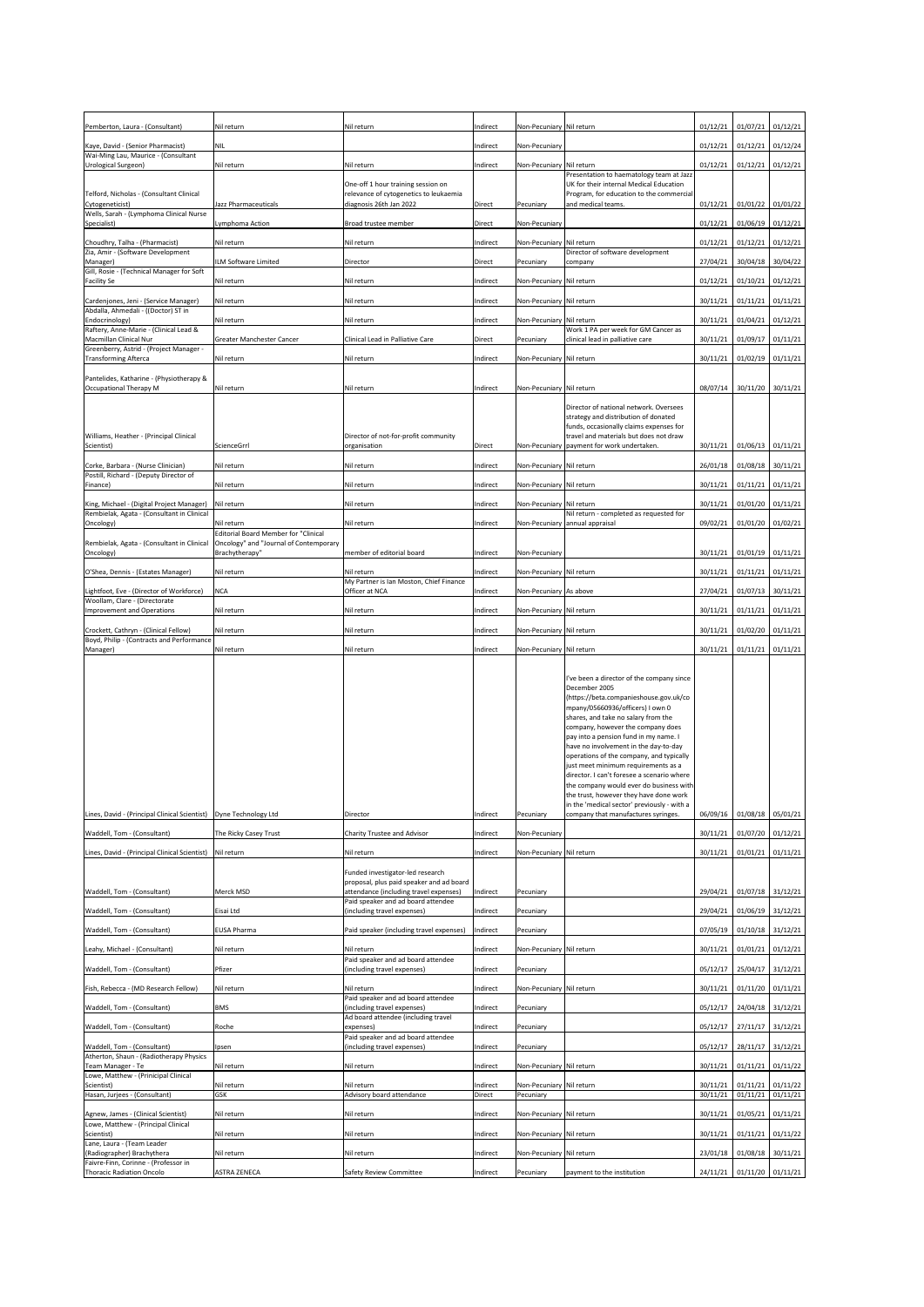| Faivre-Finn, Corinne - (Professor in<br>Thoracic Radiation Oncolo                              | <b>MSD</b>                                                                       | Scientific Advisory Committee                                                | Indirect                  | Non-Pecuniary Academic                |                                                                                                                                                                            | 24/11/21             | $01/01/21$ 01/11/21                        |          |
|------------------------------------------------------------------------------------------------|----------------------------------------------------------------------------------|------------------------------------------------------------------------------|---------------------------|---------------------------------------|----------------------------------------------------------------------------------------------------------------------------------------------------------------------------|----------------------|--------------------------------------------|----------|
|                                                                                                |                                                                                  |                                                                              |                           |                                       |                                                                                                                                                                            |                      |                                            |          |
|                                                                                                | Lilly Oncology Lilly House, Basingstoke,                                         |                                                                              |                           |                                       | Sponsorship to attend virtual conferences<br>ASCO June 2021 ESMO September 2021                                                                                            |                      |                                            |          |
| O'Brien, Ciara - (Consultant)                                                                  | <b>RG24 9HB</b><br>Lilly Oncology, Lilly House, Basingstoke,                     | Sponsorship                                                                  | Indirect                  |                                       | Non-Pecuniary SABCS December 2021                                                                                                                                          | 23/11/21             | $01/06/21$ 01/11/21                        |          |
| O'Brien, Ciara - (Consultant)<br>Takeuchi, Elena - (Consultant in Medical                      | <b>RG24 9HB</b>                                                                  | Employee                                                                     | <b>Direct</b>             | Pecuniary                             | Promotional meeting chair 30/11/21                                                                                                                                         | 23/11/21             | $01/11/21$ 01/11/21                        |          |
| Oncology)                                                                                      | Nil return                                                                       | Nil return                                                                   | Indirect                  | Non-Pecuniary Nil return              | Presentations relating to management of                                                                                                                                    | 17/11/21             | $01/11/12$ 01/11/21                        |          |
| Hodgetts, Jacqueline - (Nurse Clinician)<br>Metcalf, Robert - (Honorary Consultant in          | <b>Bristol Myers Squibb</b>                                                      | Advisor/invited speaker                                                      | <b>Direct</b>             | Pecuniary                             | adverse effects                                                                                                                                                            | 16/11/21             | $01/11/19$ 01/11/21                        |          |
| <b>Medical Oncolog</b>                                                                         | Oxsonics Ltd                                                                     | Consultancy                                                                  | Indirect                  | Non-Pecuniary                         | £300                                                                                                                                                                       | 16/11/21             | $01/11/21$ 01/11/21                        |          |
| Kochhar, Rohit - (Consultant in Radiology) Nil return                                          |                                                                                  | Nil return                                                                   | Indirect                  | Non-Pecuniary Nil return              |                                                                                                                                                                            | 09/11/21             | $01/10/20$ 01/11/21                        |          |
| Metcalf, Robert - (Honorary Consultant in<br><b>Medical Oncolog</b>                            | <b>Bayer</b>                                                                     | donation to Christie Head and Neck<br>charity                                | Indirect                  | Pecuniary                             |                                                                                                                                                                            | $E77,041$ 04/11/21   | $01/10/21$ 01/10/21                        |          |
| Metcalf, Robert - (Honorary Consultant in<br><b>Medical Oncolog</b>                            | <b>Bayer</b>                                                                     | Consultancy fees                                                             | <b>Direct</b>             | Pecuniary                             |                                                                                                                                                                            | $f1,200$ 04/11/21    | $01/11/21$ 01/11/21                        |          |
| Metcalf, Robert - (Honorary Consultant in<br><b>Medical Oncolog</b>                            | PCI Biotech                                                                      | Advisor                                                                      | Direct                    | Pecuniary                             | Consultancy agreement £200                                                                                                                                                 | 04/11/21             | $01/11/21$ 01/11/21                        |          |
|                                                                                                |                                                                                  |                                                                              |                           |                                       | Mary Smith held golf event in memory of                                                                                                                                    |                      |                                            |          |
| Metcalf, Robert - (Honorary Consultant in<br><b>Medical Oncolog</b>                            | Late Mr Peter Smith and Mrs Mary Smith   Advisor                                 |                                                                              | Indirect                  | Pecuniary                             | her husband Peter who was cared for by<br>Dr Metcalf and team, raised £11,754.02<br>from donations in his memory for Head<br>and Neck department at Christie.              | 04/11/21             | 01/08/21 01/08/21                          |          |
|                                                                                                |                                                                                  |                                                                              |                           |                                       |                                                                                                                                                                            |                      |                                            |          |
| Metcalf, Robert - (Honorary Consultant in                                                      |                                                                                  |                                                                              |                           |                                       | A donation of £9,880 was made to charity<br>by Roche for Dr Metcalf's contribution to<br>set up and conduct patient meeting to<br>develop a genomics resource for patients |                      |                                            |          |
| <b>Medical Oncolog</b><br>Metcalf, Robert - (Honorary Consultant in                            | <b>Roche Products Ltd</b>                                                        | Advisor                                                                      | Direct                    | Pecuniary                             | with salivary gland cancer.<br>Consultant/adviser payment to be                                                                                                            | 28/10/21             | 01/06/21 01/07/21                          |          |
| <b>Medical Oncolog</b><br>Metcalf, Robert - (Honorary Consultant in                            | <b>Ayala Pharmaceuticals</b>                                                     | Advisor                                                                      | <b>Direct</b>             | Pecuniary                             | received \$3500                                                                                                                                                            | 02/11/21             | $01/10/21$ 01/11/21                        |          |
| <b>Medical Oncolog</b><br>Metcalf, Robert - (Honorary Consultant in                            | Open Health Group                                                                | Advisor                                                                      | <b>Direct</b>             | Pecuniary                             | Market research interview £360                                                                                                                                             | 28/10/21             | 01/10/21 01/10/21                          |          |
| <b>Medical Oncolog</b><br>Metcalf, Robert - (Honorary Consultant in                            | <b>PCI Biotech</b>                                                               | Advisor                                                                      | <b>Direct</b>             | Pecuniary                             | Consultancy agreement £250 per hour                                                                                                                                        | 01/10/21             | $01/10/21$ 01/10/21                        |          |
| <b>Medical Oncolog</b><br>Zasada, Ewa - (Consultant)                                           | Niew Consultancy<br>ChrisAnaest LLP                                              | Advisor                                                                      | <b>Direct</b><br>Direct   | Pecuniary                             | £200 per hour                                                                                                                                                              | 21/07/21<br>10/07/14 | 01/07/21 01/07/21                          |          |
| Blackhall, Fiona - (Professor in Medical                                                       |                                                                                  | partner                                                                      |                           | Pecuniary                             |                                                                                                                                                                            |                      | 01/08/18 31/10/21                          |          |
| Oncology)<br>Blackhall, Fiona - (Professor in Medical                                          | <b>Medicine Matters Oncology</b>                                                 | Editor                                                                       | Direct                    | Pecuniary                             |                                                                                                                                                                            | 25/10/21             | $01/01/18$ 01/10/21                        |          |
| Oncology)<br>Blackhall, Fiona - (Professor in Medical                                          | Roche<br>Mirati, BMS, Pfizer, Amgen, Bayer,                                      | Advisor                                                                      | <b>Direct</b>             | Pecuniary                             | Advisor                                                                                                                                                                    | 25/10/21             | $01/01/18$ 01/10/21                        |          |
| Oncology)<br>Blackhall, Fiona - (Professor in Medical                                          | Blueprint, Roche, MSD                                                            | Advisor                                                                      | Indirect                  | Pecuniary                             | Pecuniary - institutional                                                                                                                                                  | 25/10/21             | $01/01/18$ 01/10/21                        |          |
| Oncology)<br>Blackhall, Fiona - (Professor in Medical                                          | <b>Guardant Health</b>                                                           | Advisor                                                                      | <b>Direct</b>             | Pecuniary                             | Advisor on genomics technologies<br>Precision medicine programme for lung                                                                                                  | 25/10/21             | $01/10/21$ 01/10/21                        |          |
| Oncology)<br>Blackhall, Fiona - (Professor in Medical                                          | Janssen                                                                          | Advisor/ Consultancy                                                         | <b>Direct</b>             | Pecuniary                             | cancer<br>Chair Independent Data Monitoring                                                                                                                                | 25/10/21             | $01/01/21$ 01/10/21                        |          |
| Oncology)                                                                                      | Astra Zeneca                                                                     | Chair IDMC                                                                   | <b>Direct</b>             | Pecuniary                             | Committee                                                                                                                                                                  | 25/10/21             | 01/10/19 01/10/21                          |          |
|                                                                                                |                                                                                  |                                                                              |                           |                                       |                                                                                                                                                                            |                      |                                            |          |
| Blackhall, Fiona - (Professor in Medical<br>Oncology)                                          | Astra Zeneca                                                                     | Advisor                                                                      | <b>Direct</b>             | Pecuniary                             | Advisory, consultancy                                                                                                                                                      | 25/10/21             | $01/05/21$ 01/10/21                        |          |
| Valle, Juan - (Professor)                                                                      | Roche                                                                            | Sponsored attendance at ASCO 2021<br>Virtual meeting                         | Direct                    | Non-Pecuniary                         |                                                                                                                                                                            | 24/10/21             | 01/06/21 01/06/21                          |          |
| Valle, Juan - (Professor)                                                                      | Servier                                                                          | Honorarium for Speaker (Training of<br>Senior Servier Management Team)       | Direct                    | Non-Pecuniary                         |                                                                                                                                                                            | 24/10/21             | 01/07/21 01/07/21                          |          |
| Valle, Juan - (Professor)                                                                      | Incyte                                                                           | Honorarium for participation in Pathology<br><b>Advisory Board</b>           | <b>Direct</b>             | Non-Pecuniary                         |                                                                                                                                                                            | 24/10/21             | $01/01/21$ 01/01/21                        |          |
| Gill, Rosie - (Technical Manager for Soft<br><b>Facility Se</b>                                | Nil return                                                                       | Nil return                                                                   | Indirect                  | Non-Pecuniary Nil return              |                                                                                                                                                                            | 11/07/14             | 21/10/21 21/10/21                          |          |
|                                                                                                |                                                                                  |                                                                              |                           |                                       |                                                                                                                                                                            |                      |                                            |          |
| Hollingworth, Gary - (Environment officer) Nil return<br>Keen, Stuart - (Director of Capital & |                                                                                  | Nil return                                                                   | Indirect                  | Non-Pecuniary Nil return              |                                                                                                                                                                            | 21/10/21             | $01/10/21$ 01/10/21                        |          |
| Estates)                                                                                       | Nil return                                                                       | Nil return                                                                   | Indirect                  | Non-Pecuniary Nil return              |                                                                                                                                                                            | 20/10/21             | $01/10/21$ 01/10/21                        |          |
| Braun, Michael - (Consultant Medical<br>Oncology)                                              | Nil return No long term interest.<br>Payments for talks listed in gift registry. | Nil return                                                                   | Indirect                  | Non-Pecuniary Nil return              |                                                                                                                                                                            | 19/10/21             | $01/07/19$ 01/10/21                        |          |
| Leslie-Dakers, Alastair - (Radiotherapy                                                        |                                                                                  |                                                                              |                           |                                       | Received a prize from a random draw<br>when attending a conference, retail value                                                                                           |                      |                                            |          |
| Physics Advanced Practiti                                                                      | Covenzis Group                                                                   | Event delegate                                                               | Indirect                  | Non-Pecuniary E21.99                  |                                                                                                                                                                            | 18/10/21             | 01/09/21 01/09/21                          |          |
| Gomes, Fabio - (Clinical Fellow)<br>O'Brien, Ciara - (Consultant)                              | Nil return<br>Nil return                                                         | Nil return<br>Nil return                                                     | Indirect<br><b>Direct</b> | Non-Pecuniary Nil return<br>Pecuniary | Advisory board for Astra Zeneca                                                                                                                                            | 07/10/21<br>04/10/21 | $01/11/19$ 01/10/21<br>$01/01/21$ 01/01/21 |          |
| Lee, Lip Wai - (MacMillan Clinical<br>Oncologist Consulta                                      | The Christie Private Care LOC                                                    | Partner                                                                      | <b>Direct</b>             | Pecuniary                             | Nil return                                                                                                                                                                 | 27/04/21             | 01/01/05 30/09/21                          |          |
| Lee, Lip Wai - (MacMillan Clinical<br>Oncologist Consulta                                      | The Christie LLP LOC                                                             | Shareholder                                                                  | <b>Direct</b>             | Pecuniary                             | Shareholder of The Christie LLP LOC by<br><b>HCA</b> International                                                                                                         | 23/09/20             | $01/01/12$ 31/12/21                        |          |
| Thomson, David - (Consultant in Clinical<br>Oncology)                                          | Merck&Co                                                                         | Consultancy                                                                  | <b>Direct</b>             | Pecuniary                             |                                                                                                                                                                            | 09/11/20             | 01/08/20 23/09/21                          |          |
| Thomson, David - (Consultant in Clinical<br>Oncology)                                          | <b>Oncology Consulting Ltd</b>                                                   | Director, Shareholder                                                        | Direct                    | Pecuniary                             |                                                                                                                                                                            | 16/09/19             | $01/04/19$ 23/09/21                        |          |
| Thomson, David - (Consultant in Clinical                                                       |                                                                                  | Member of the LOC and undertakes<br>private practice at The Christie Private |                           |                                       |                                                                                                                                                                            |                      |                                            |          |
| Oncology)                                                                                      | LOC at The Christie Private Clinic                                               | Care                                                                         | Direct                    | Pecuniary                             |                                                                                                                                                                            | 01/07/19             | 01/05/18 23/09/21                          |          |
| Bayman, Neil - (Consultant)                                                                    | Nil return                                                                       | Nil return<br>Partnership agreement, private practice                        | Indirect                  | Non-Pecuniary Nil return              |                                                                                                                                                                            | 20/09/21             | 01/09/20 01/09/21                          |          |
| Barker, Claire - (Consultant Radiologist)<br>Coote, Joanna - (Consultant Clinical              | Christie Oncology Imaging                                                        | at Christie Clinic                                                           | <b>Direct</b>             | Pecuniary                             |                                                                                                                                                                            | 23/01/18             | 01/08/18 16/09/21                          |          |
| Oncologist)                                                                                    | Nil return                                                                       | Nil return                                                                   | Indirect                  | Non-Pecuniary Nil return              | Private practice radiology and IT                                                                                                                                          |                      | 14/09/21 01/09/21 01/09/21                 |          |
| Bramley, Rhidian - (Consultant)<br>Bramley, Rhidian - (Consultant)                             | Naidihr Ltd<br>Christie Oncology Imaging LLP                                     | Director<br>Partner                                                          | <b>Direct</b><br>Direct   | Pecuniary<br>Pecuniary                | consultancy and services.                                                                                                                                                  | 12/09/21<br>12/09/21 | 01/07/20 01/09/21<br>01/09/13              | 01/09/21 |
| Rogan, Jane - (Biobank Business Manager) DeepBench                                             |                                                                                  | Expert advisor                                                               | Direct                    | Pecuniary                             | Single hour long interview about<br>biobanking                                                                                                                             | 10/09/21             | 10/09/21 10/09/21                          |          |
| Graham, Donna - (Consultant Medical<br>Oncologist)                                             | Clinigen                                                                         | Advisor/consultant                                                           | Indirect                  | Pecuniary                             | sit on a national multidisciplinary panel<br>to discuss the ethical implications of early<br>drug access.                                                                  | 24/06/19             | 01/03/19 08/09/21                          |          |
| Lavin, Victoria - (Consultant)                                                                 | Nil return                                                                       | Nil return                                                                   | Indirect                  | Non-Pecuniary Nil return              |                                                                                                                                                                            | 06/08/19             | $01/03/19$ 07/09/21                        |          |
| Metcalf, Robert - (Honorary Consultant in<br><b>Medical Oncolog</b>                            | <b>Precision Advisors</b>                                                        | Adviser                                                                      | <b>Direct</b>             | Pecuniary                             | Advisory interview £250                                                                                                                                                    | 24/08/21             | 01/08/21 01/08/21                          |          |
| Summers, Yvonne - (Consultant)                                                                 | Astra Zeneca                                                                     | Advisor                                                                      | Indirect                  |                                       | Non-Pecuniary Educational Summit Lecturing                                                                                                                                 | 17/08/21             | $01/06/21$ 01/06/21                        |          |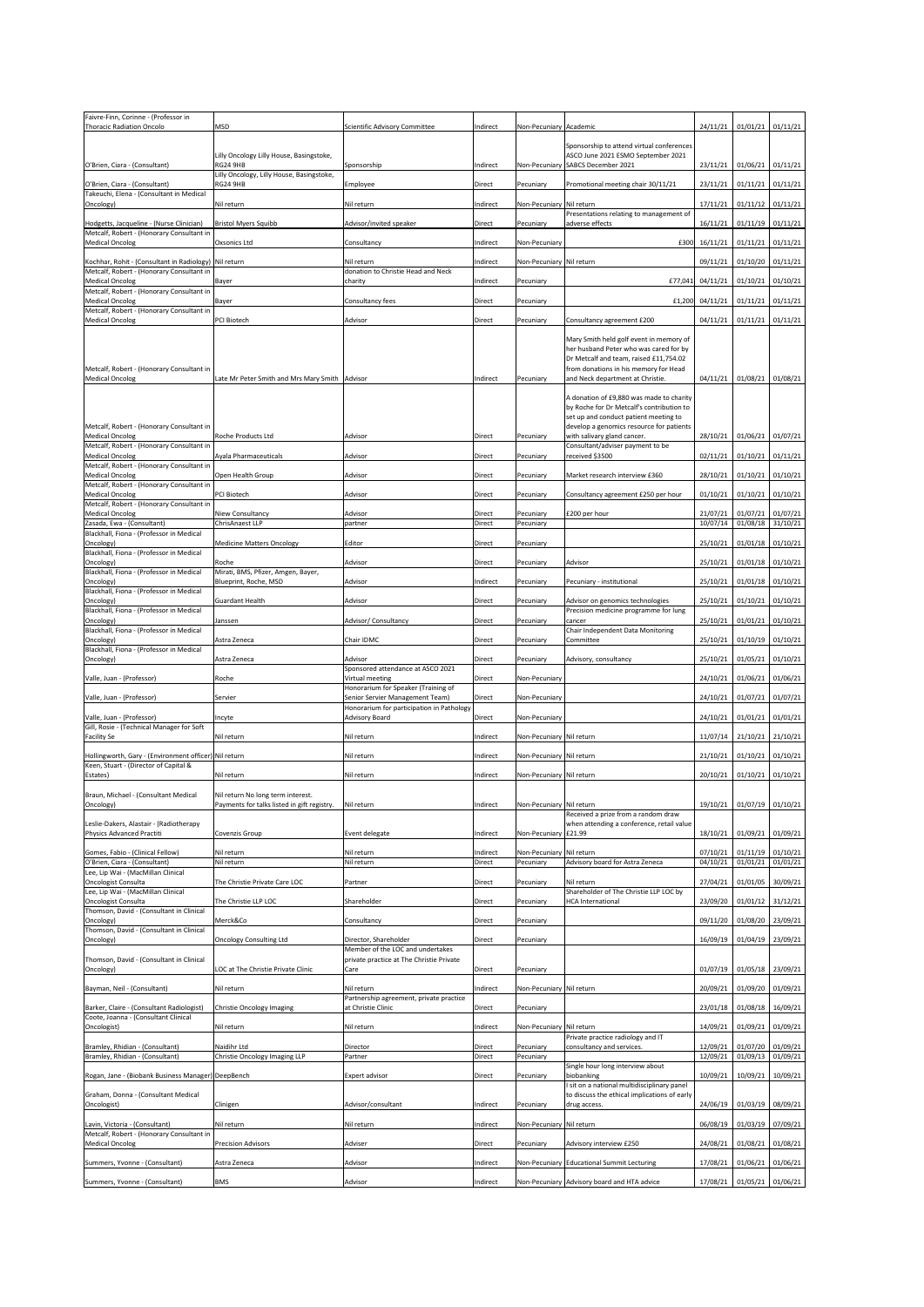| Summers, Yvonne - (Consultant)                                                 | Lilly                                                             | Advisor                                                                              | Indirect           | Pecuniary                  | Advisory work and lectures                                                              | 17/08/21                        | 01/06/21                      | 01/06/22            |
|--------------------------------------------------------------------------------|-------------------------------------------------------------------|--------------------------------------------------------------------------------------|--------------------|----------------------------|-----------------------------------------------------------------------------------------|---------------------------------|-------------------------------|---------------------|
| Summers, Yvonne - (Consultant)                                                 | Roche                                                             | Advisor                                                                              | Indirect           | Pecuniary                  | Remunerated Advisory board, HTA advice<br>and lecture                                   | 17/08/21                        | 01/07/21 01/07/22             |                     |
| Summers, Yvonne - (Consultant)                                                 | Abbvie                                                            | Advisor                                                                              | Indirect           | Pecuniary                  | HTA advisory work                                                                       | 17/08/21                        | 01/03/21                      | 01/06/21            |
| Summers, Yvonne - (Consultant)                                                 | North West Lung Charity                                           | Trustee                                                                              | Indirect           | Non-Pecuniary              |                                                                                         | 04/05/16                        | 01/08/12 31/03/21             |                     |
| Valle, Juan - (Professor)                                                      | Incyte                                                            | 26/05/2021 - Speaker at UK launch of<br>pemigatinib                                  | <b>Direct</b>      | Non-Pecuniary              |                                                                                         | 14/08/21                        | 01/05/21 01/05/21             |                     |
| Valle, Juan - (Professor)                                                      | AAA (Imaging Equipment Limited)                                   | 22/04/2021 - Global Advisory Board                                                   | Direct             | Pecuniary                  |                                                                                         | 14/08/21                        | 01/04/21                      | 01/04/21            |
| Valle, Juan - (Professor)<br>Parkinson, Sally - (Deputy Director of            | Cantargia AB                                                      | 05/04/2021 Advisory Board                                                            | Direct             | Pecuniary                  |                                                                                         | 14/08/21                        | 01/04/21                      | 01/04/23            |
| Finance)                                                                       | The Christie Pharmacy                                             | Director                                                                             | <b>Direct</b>      | Non-Pecuniary              |                                                                                         | 27/07/20                        | 01/03/20 01/08/21             |                     |
| Marti-Marti, Francisca - (Consultant in                                        |                                                                   | Member of the steering committee for                                                 |                    |                            | Member of the Steering committee for<br>this study receiving direct remuneration        |                                 |                               |                     |
| Medical Oncology)                                                              | Servier                                                           | the PROMETCO study                                                                   | <b>Direct</b>      | Pecuniary                  | from the company.                                                                       | 05/08/21                        | 01/01/20 01/08/21             |                     |
| Cook, Natalie - (Honorary Lecturer in<br><b>Experimental Canc</b>              | RedX                                                              | Advisor                                                                              | Indirect           | Pecuniary                  |                                                                                         | 06/02/20                        | $01/09/19$ 03/08/21           |                     |
| Smith, Michael - (Consultant                                                   | Intuitive Surgical Inc.                                           | Paid proctor                                                                         | <b>Direct</b>      | Pecuniary                  |                                                                                         | 02/08/21                        | 01/10/18 01/08/21             |                     |
| Gynaecological Oncologist)                                                     | Preston College - 18 hours per week -                             |                                                                                      |                    |                            |                                                                                         |                                 |                               |                     |
| McVeigh, Annmarie - (Team Leader -<br>Dispensary Services)                     | Lead IQA ACT level 4 course - starting<br>August 2021 The Alexan  | Employee Preston College - Educational<br>role The Alexandra Hospital - bank work    | <b>Direct</b>      | Pecuniary                  | As above                                                                                | 28/07/21                        | 01/04/20 01/07/21             |                     |
| Ghosh, Anita - (Consultant)                                                    | IJ Health                                                         | director                                                                             | Direct             | Pecuniary                  |                                                                                         | 28/04/21                        | 01/06/19                      | 28/07/21            |
| Britton, Fiona - (Core Medical Trainee)                                        | Nil return                                                        | Nil return                                                                           | Indirect           | Non-Pecuniary Nil return   |                                                                                         | 28/07/21                        | 01/09/20 01/07/21             |                     |
|                                                                                |                                                                   |                                                                                      |                    |                            |                                                                                         |                                 |                               |                     |
| Pemberton, Laura - (Consultant)                                                | Nil return                                                        | Nil return                                                                           | Indirect           | Non-Pecuniary Nil return   |                                                                                         | 22/07/21                        | 01/04/21 01/07/21             |                     |
| Alkadhimi, Samuel - (Consultant)                                               | Nil return                                                        | Nil return                                                                           | Indirect           | Non-Pecuniary Nil return   |                                                                                         | 22/07/21                        | 01/09/20 01/07/21             |                     |
| Lamarca, Angela - (Locum Consultant)                                           | EISAI, Nutricia, QED, AAA, Roche                                  | Honoraria received (Advisory board)<br>Educational grants covering travel and        | Direct             | Pecuniary                  |                                                                                         | 02/08/18                        | 01/08/18                      | 22/07/21            |
|                                                                                | Ipsen, Bayer, Pfizer, Novartis, Abbott,                           | accommodation for attendance to                                                      |                    |                            |                                                                                         |                                 |                               |                     |
| Lamarca, Angela - (Locum Consultant)<br>Jain, Yatin - (Consultant Radiologist) | AAA, SirtEx Medical, Celgene, Delcath<br>SJ Imaging Ltd           | conferences (2013-2021)<br>Director                                                  | Indirect<br>Direct | Non-Pecuniary<br>Pecuniary |                                                                                         | 22/01/18<br>22/07/21            | 01/08/18 22/07/21<br>01/04/20 | 01/07/21            |
|                                                                                |                                                                   |                                                                                      |                    |                            |                                                                                         |                                 |                               |                     |
| Lamarca, Angela - (Locum Consultant)                                           | Pfizer, Ipsen, Incyte, QED<br>Christie Oncology Imaging - private | Honoraria received (Speaker's bureau)                                                | Direct             | Pecuniary                  |                                                                                         | 22/01/18                        | 01/08/18 22/07/21             |                     |
| Jain, Yatin - (Consultant Radiologist)                                         | medical group                                                     | Partner                                                                              | <b>Direct</b>      | Pecuniary                  |                                                                                         | 05/01/18                        | 01/08/18 14/07/21             |                     |
|                                                                                |                                                                   | Company is run by my father who<br>contracts via The Christie on occasion for        |                    |                            |                                                                                         |                                 |                               |                     |
| Kennedy, Ben - (Foundation BA/PM)<br>Oswald, Lauren - (Consultant Anaethestist | <b>SK Consulting Ltd</b>                                          | GM wide finance work.                                                                | Indirect           |                            | Non-Pecuniary No direct interest                                                        | 21/07/21                        | 01/03/17 01/07/21             |                     |
| - Intensive Ca                                                                 | Nil return                                                        | Nil return                                                                           | Indirect           | Non-Pecuniary Nil return   |                                                                                         | 17/07/19                        | 06/08/18 13/07/21             |                     |
| Conroy, Ruth - (Consultant in Clinical<br>Oncology)                            | Nil return                                                        | Nil return                                                                           | Indirect           | Non-Pecuniary Nil return   |                                                                                         | 13/07/21                        | 01/07/21 01/07/21             |                     |
|                                                                                | Member of ChrisAnaest Anaesthetic LLP,                            |                                                                                      |                    |                            |                                                                                         |                                 |                               |                     |
| Barnes, John - (Consultant Anaethestist)                                       | to provide anaesthetic and critical care<br>services to private   | Member.                                                                              | <b>Direct</b>      | Pecuniary                  | Private practice.                                                                       | 01/02/18                        | 01/08/18 29/07/22             |                     |
|                                                                                |                                                                   |                                                                                      |                    |                            |                                                                                         |                                 |                               |                     |
| Williams, Mark - (Honorary Fellow)                                             | Nil return                                                        | Nil return<br>Provision of my services as anaesthetist                               | Indirect           | Non-Pecuniary Nil return   |                                                                                         | 05/07/21                        | 01/08/20 01/07/21             |                     |
| Van Oldenbeek, Carel - (Consultant In<br>Critical Care Medicine a              | The Christie Patient Clinic                                       | and critical care physician to private                                               |                    |                            |                                                                                         | 04/07/21                        | 01/05/19 01/07/21             |                     |
| Borst, Gerben - (Honorary Academic                                             |                                                                   | patients                                                                             | <b>Direct</b>      | Pecuniary                  |                                                                                         |                                 |                               |                     |
| Consultant)                                                                    |                                                                   |                                                                                      | Indirect           | Non-Pecuniary              |                                                                                         | 30/06/21                        | $01/06/21$ 01/06/21           |                     |
|                                                                                |                                                                   |                                                                                      |                    |                            |                                                                                         |                                 |                               |                     |
| Sutton, Paul - (Consultant)                                                    | Nil return                                                        | Nil return                                                                           | Indirect           | Non-Pecuniary Nil return   |                                                                                         | 29/06/21                        | 01/02/21 01/06/21             |                     |
| Gibb, Adam - (Clinical Research Fellow-                                        |                                                                   |                                                                                      |                    |                            |                                                                                         |                                 |                               |                     |
| Lymphoma)<br>Gibb, Adam - (Clinical Research Fellow-                           | Takeda UK                                                         | Consultancy fees                                                                     | <b>Direct</b>      | Pecuniary                  | £1,200                                                                                  | 10/06/21                        |                               | $01/01/20$ 01/01/20 |
| Lymphoma)<br>Gibb, Adam - (Clinical Research Fellow-                           | Takeda UK                                                         | Lecture fees                                                                         | Direct             | Pecuniary                  | £825                                                                                    | 10/06/21                        | $01/05/21$ 01/05/21           |                     |
| Lymphoma)                                                                      | Takeda UK                                                         | Lecture fees                                                                         | <b>Direct</b>      | Pecuniary                  |                                                                                         | £825 10/06/21 01/04/21 01/04/21 |                               |                     |
| Gibb, Adam - (Clinical Research Fellow-<br>Lymphoma)                           | Takeda UK                                                         | Lecture fees                                                                         | <b>Direct</b>      | Pecuniary                  | £600                                                                                    | 10/06/21                        | $01/03/21$ 01/03/21           |                     |
| Gibb, Adam - (Clinical Research Fellow-                                        |                                                                   |                                                                                      |                    |                            |                                                                                         |                                 |                               |                     |
| Lymphoma)                                                                      | Hanson Wade                                                       | <b>Lecture Fees</b>                                                                  | <b>Direct</b>      | Pecuniary                  | £1,200                                                                                  | 10/06/21                        | $01/10/19$ 01/10/19           |                     |
| Sykes, Andrew - (Consultant)                                                   | Nil return                                                        | Nil return                                                                           | Indirect           | Non-Pecuniary Nil return   |                                                                                         | 07/06/21                        | $01/06/21$ 01/06/21           |                     |
| Hyder, Paula - (Consultant)                                                    | Nil return                                                        | Nil return                                                                           | Indirect           | Non-Pecuniary Nil return   |                                                                                         | 04/05/17                        | $01/08/18$   26/05/21         |                     |
| Searle, Emma - ((Doctor) ST in                                                 |                                                                   |                                                                                      |                    |                            |                                                                                         |                                 |                               |                     |
| Haematology)<br>Searle, Emma - ((Doctor) ST in                                 | Guidepoint                                                        | Advisor                                                                              | <b>Direct</b>      | Pecuniary                  |                                                                                         | 20/05/21                        | 01/05/21 01/05/21             |                     |
| Haematology)<br>Searle, Emma - ((Doctor) ST in                                 | Abbvie                                                            | Advisor                                                                              | <b>Direct</b>      | Pecuniary                  |                                                                                         | 20/05/21                        | 01/11/20 01/05/21             |                     |
| Haematology)                                                                   | <b>Shattuck Labs</b>                                              | Advisor                                                                              | Indirect           | Pecuniary                  |                                                                                         | 20/05/21                        | 01/02/21                      | 01/05/21            |
| Bugg, Darren - (Head of Planning and<br>Development)                           | Nil return                                                        | Nil return                                                                           | Indirect           | Non-Pecuniary Nil return   |                                                                                         | 17/05/21                        | 01/05/21                      | 01/05/21            |
| Valle, Juan - (Professor)                                                      | Medivir AB                                                        | 31/03/2021 Advisory Board                                                            | Direct             | Pecuniary                  |                                                                                         | 16/05/21                        | 01/03/21                      | 01/03/21            |
| Haji-Michael, Philip - (Consultant in<br><b>Critical Care and Anaest</b>       | P Hajimichael LTD                                                 | ChrisAnaes LLP                                                                       | <b>Direct</b>      | Pecuniary                  | Nil return                                                                              | 26/01/18                        | $01/11/07$ 01/05/21           |                     |
| Haji-Michael, Philip - (Consultant in                                          |                                                                   | Director                                                                             |                    |                            |                                                                                         |                                 |                               |                     |
| <b>Critical Care and Anaest</b><br>Taylor, Paul - (Consultant Medical          | P Haji-Michael LTD                                                | payment for presenting symposium                                                     | <b>Direct</b>      | Pecuniary                  | Private Anaesthetic services                                                            | 07/05/19                        | $01/11/14$ 01/05/21           |                     |
| Oncology)                                                                      | <b>ESMO</b>                                                       | March 2021                                                                           | <b>Direct</b>      | Pecuniary                  | I am a founder and shareholder in the                                                   | 07/05/21                        | 01/03/21 01/03/21             |                     |
| Aziz, Omer - (Consultant)                                                      | <b>Smart Surgical Appliances Limited</b>                          | Shareholder and Clinical Director                                                    | Indirect           | Pecuniary                  | company                                                                                 | 04/05/16                        | 01/08/18 04/05/21             |                     |
| Chakrabarty, Bipasha - (Consultant<br>Histopathologist)                        | CMC HISTOPATHOLOGY LIMITED                                        | Director                                                                             | Direct             | Pecuniary                  |                                                                                         | 04/05/21                        | $01/03/21$ 01/05/21           |                     |
|                                                                                |                                                                   | I do NOT have any contract-based links                                               |                    |                            |                                                                                         |                                 |                               |                     |
| Shenjere, Patrick - (Consultant                                                |                                                                   | with any pharma/companies. I undertake<br>private practice with The Christie Private |                    |                            |                                                                                         |                                 |                               |                     |
| Histopathologist)                                                              |                                                                   | Care                                                                                 | Indirect           | Non-Pecuniary Nil return   |                                                                                         | 22/09/16                        | 01/08/18 04/05/21             |                     |
|                                                                                |                                                                   |                                                                                      |                    |                            | am currently the Chair of the Royal<br>College of Occupational Therapy's                |                                 |                               |                     |
|                                                                                |                                                                   |                                                                                      |                    |                            | Specialist Section for Major Health                                                     |                                 |                               |                     |
| Woods, Jennifer - (Occupational                                                |                                                                   | Chair of the Royal College of Occupational<br>Therapy Specialist Section for Major   |                    |                            | Conditions. This is a voluntary role. My<br>Chair position will terminate at the end of |                                 |                               |                     |
| Therapist)                                                                     | Royal College of Occupational Therapy                             | <b>Health Conditions</b>                                                             | Indirect           |                            | Non-Pecuniary September 2021.                                                           | 04/05/21                        | $01/11/18$ 01/05/21           |                     |
| Crockett, Cathryn - (Clinical Fellow)                                          | Nil return                                                        | Nil return                                                                           | Indirect           | Non-Pecuniary Nil return   |                                                                                         | 04/05/21                        | $01/05/21$ 01/05/21           |                     |
| Berry, Thomas - (Divisional Finance<br>Manager)                                | <b>GMCVO</b>                                                      | Trustee, Honorary Treasurer                                                          | Indirect           |                            | Non-Pecuniary Non-Exec Director post-holder                                             | 21/10/19                        | 01/05/19 04/05/21             |                     |
| Lowe, Matthew - (Prinicipal Clinical                                           |                                                                   |                                                                                      |                    |                            |                                                                                         |                                 |                               |                     |
| Scientist)<br>Lowe, Matthew - (Prinicipal Clinical                             | Nil return                                                        | Nil return                                                                           | Indirect           | Non-Pecuniary Nil return   |                                                                                         | 28/04/21                        | $01/04/21$ 01/04/21           |                     |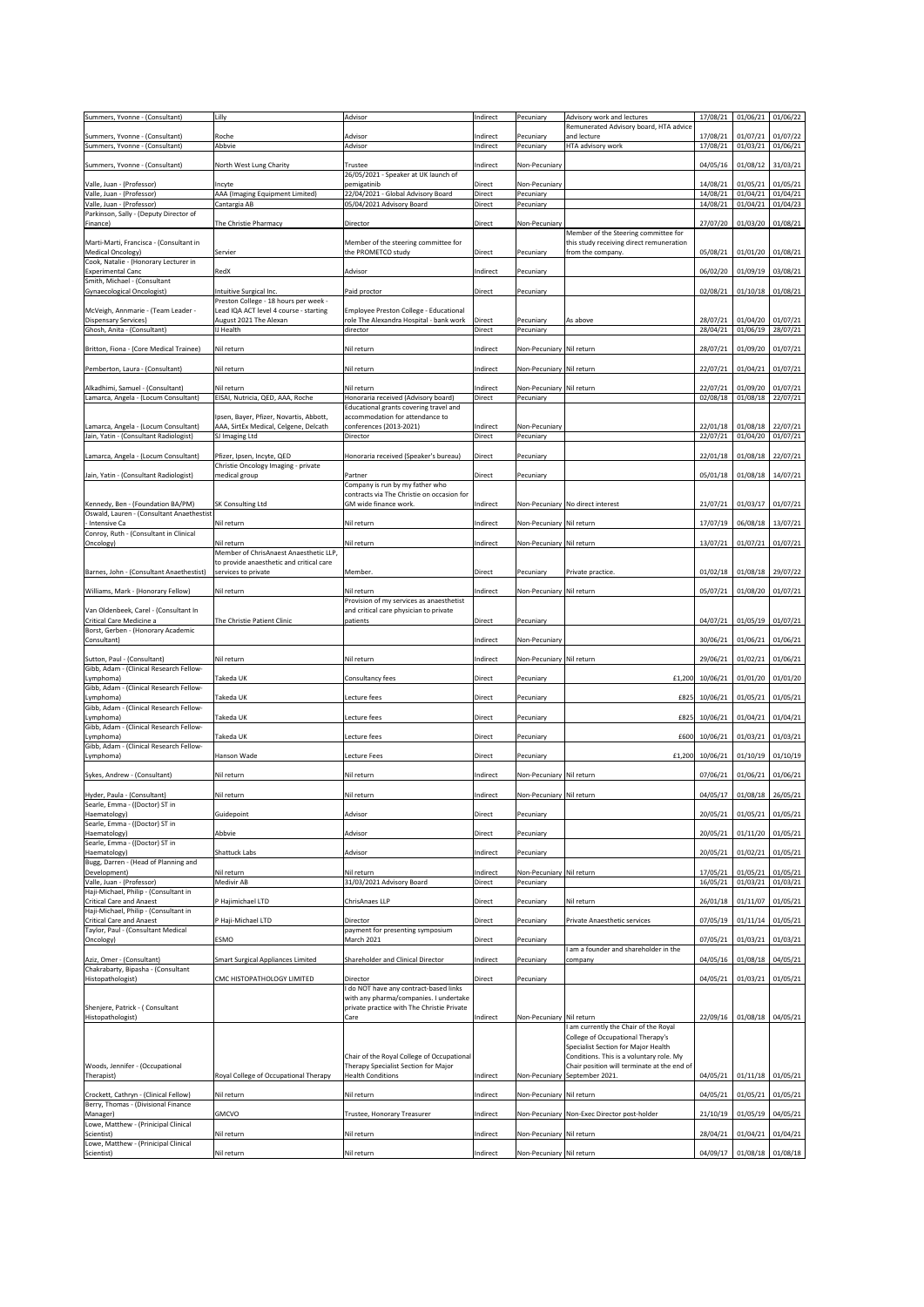|                                                                                                                                                                  |                                                                                 |                                                                                    |                    |                              | Continue to work as CD for GM cancer                                                       |                      |                               |                      |
|------------------------------------------------------------------------------------------------------------------------------------------------------------------|---------------------------------------------------------------------------------|------------------------------------------------------------------------------------|--------------------|------------------------------|--------------------------------------------------------------------------------------------|----------------------|-------------------------------|----------------------|
|                                                                                                                                                                  |                                                                                 |                                                                                    |                    |                              | 1PA per week in addition to my                                                             |                      |                               |                      |
|                                                                                                                                                                  |                                                                                 |                                                                                    |                    |                              | substantive post as Senior Macmillan CNS<br>in Palliative Care. Of note I am no longer     |                      |                               |                      |
|                                                                                                                                                                  |                                                                                 |                                                                                    |                    |                              | the clinical lead for supportive/palliative                                                |                      |                               |                      |
|                                                                                                                                                                  |                                                                                 |                                                                                    |                    |                              | care as of Nov 2020, I post I held for the<br>past 7 years. GM Cancer CD contract is       |                      |                               |                      |
|                                                                                                                                                                  |                                                                                 |                                                                                    |                    |                              | renewed on an annual basis, in addition                                                    |                      |                               |                      |
| Raftery, Anne-Marie - (Clinical Lead &                                                                                                                           |                                                                                 |                                                                                    |                    |                              | to a satisfactory appraisal outlining the<br>various programmes of work undertaken.        |                      |                               |                      |
| Macmillan Clinical Nur                                                                                                                                           | <b>Greater Manchester Cancer</b>                                                | Clinical Director in Palliative Care                                               | <b>Direct</b>      |                              | Non-Pecuniary Contract due for renewal in Sept 2021.                                       | 28/04/21             | 01/09/20 28/04/21             |                      |
| Leslie-Dakers, Alastair - (Radiotherapy                                                                                                                          |                                                                                 | Honorary employment contract holder as                                             |                    |                              |                                                                                            |                      |                               |                      |
| Physics Advanced Practiti<br>Bell, Jon - (Consultant in Interventional                                                                                           | University of Liverpool                                                         | a 'recognised teacher'                                                             | Indirect           | Non-Pecuniary                |                                                                                            | 28/04/21             | $01/01/18$ 01/04/21           |                      |
| Radiology                                                                                                                                                        | <b>Sirtex Medical</b>                                                           | <b>Medical Advsior</b>                                                             | <b>Direct</b>      | Pecuniary                    |                                                                                            | 27/11/20             | $01/12/20$ 28/04/21           |                      |
| Bell, Jon - (Consultant in Interventional<br>Radiology                                                                                                           | <b>Bell Medical Consultants Ltd</b>                                             | Director                                                                           | <b>Direct</b>      | Pecuniary                    |                                                                                            | 12/12/17             | 01/08/18 28/04/21             |                      |
| Bell, Jon - (Consultant in Interventional                                                                                                                        |                                                                                 |                                                                                    |                    |                              |                                                                                            |                      |                               |                      |
| Radiology<br>Bell, Jon - (Consultant in Interventional                                                                                                           | The Wilmslow Hospital LLP                                                       | Shareholder                                                                        | <b>Direct</b>      | Pecuniary                    |                                                                                            | 12/12/17             | 01/08/18 28/04/21             |                      |
| Radiology<br>Bolton, Steve - (Clinical Scientist - Team                                                                                                          | Christie Oncology Imaging LLP                                                   | Partner                                                                            | <b>Direct</b>      | Pecuniary                    |                                                                                            | 12/12/17             | 04/09/13 28/04/21             |                      |
| Leader)                                                                                                                                                          | Nil return                                                                      | Nil return                                                                         | Indirect           | Non-Pecuniary Nil return     |                                                                                            | 30/01/18             | 01/08/18 28/04/21             |                      |
| Carter, Louise - (Honorary Consultant)                                                                                                                           | Boehringer Ingelheim                                                            | Consultancy session                                                                | Indirect           | Pecuniary                    | Consultancy session re drug development                                                    | 27/04/21             | 01/01/21                      | 01/01/21             |
| Carter, Louise - (Honorary Consultant)                                                                                                                           | Athenex                                                                         | Scientific Advisory Meeting                                                        | <b>Direct</b>      | Pecuniary                    |                                                                                            | 14/06/19             | $01/12/18$ 08/12/18           |                      |
|                                                                                                                                                                  |                                                                                 |                                                                                    |                    |                              |                                                                                            |                      |                               |                      |
| Carter, Louise - (Honorary Consultant)                                                                                                                           | <b>Bicycle Therapeutics</b>                                                     | Consultancy                                                                        | Direct             | Pecuniary                    |                                                                                            | 14/06/19             | 01/11/18 27/04/21             |                      |
| Pemberton, Laura - (Consultant)                                                                                                                                  | Nil return                                                                      | Nil return                                                                         | Indirect           | Non-Pecuniary Nil return     |                                                                                            | 27/04/21             | 01/04/19 01/04/21             |                      |
| Anderson, Daniel - (Consultant)<br>Anderson, Daniel - (Consultant)                                                                                               | New Dialogues (private practice)<br><b>General Medical Council</b>              | <b>Business owner</b><br>Advisor                                                   | Direct<br>Direct   | Pecuniary<br>Pecuniary       | Private practice                                                                           | 27/04/21<br>27/04/21 | 01/01/19<br>01/05/19          | 01/04/21<br>01/04/21 |
| Anderson, Daniel - (Consultant)                                                                                                                                  | Supportive Care UK                                                              | Partner                                                                            | Direct             | Pecuniary                    | Private practice                                                                           | 27/04/21             | 01/03/21                      | 01/04/21             |
| Anderson, Daniel - (Consultant)                                                                                                                                  | The Retreat York                                                                | Advisor                                                                            | Indirect           | Non-Pecuniary                |                                                                                            | 27/04/21             | $01/01/19$ 01/04/21           |                      |
| Anderson, Daniel - (Consultant)                                                                                                                                  | Hampden House Psychotherapy Ltd/The<br><b>Retreat York</b>                      | Shareholder with Hampden House<br>Psychotherapy Ltd                                | Indirect           | Pecuniary                    |                                                                                            | 27/04/21             | 01/01/17 01/04/21             |                      |
| Wood, Joseph - (Senior Physicist)                                                                                                                                | Radiotherapy Related Research Group<br>The University of Manchester             | Joint research projects / translation of<br>research into clinical practice.       | Indirect           |                              | Joint research projects / translation of<br>Non-Pecuniary research into clinical practice. | 06/06/19             | 05/12/20 27/04/21             |                      |
|                                                                                                                                                                  |                                                                                 |                                                                                    |                    |                              |                                                                                            |                      |                               |                      |
| Caldwell, Hilary - (Head of Financial<br>Services)                                                                                                               | <b>Greater Together Manchester- Charity</b><br>Company Limited by Guarantee     | Treasurer/Trustee - voluntary role                                                 | Indirect           | Non-Pecuniary Voluntary role |                                                                                            | 01/09/17             | 10/09/20 27/04/21             |                      |
| Caldwell, Hilary - (Head of Financial<br>Services)                                                                                                               | Nil return                                                                      | Nil return                                                                         | Indirect           | Non-Pecuniary Nil return     |                                                                                            | 01/09/17             | 01/08/19 27/04/21             |                      |
| Hope, Lynn - (Research Quality Manager) Nil return                                                                                                               |                                                                                 | Nil return                                                                         | Indirect           | Non-Pecuniary Nil return     |                                                                                            | 27/04/21             | $01/12/20$ 01/12/21           |                      |
|                                                                                                                                                                  |                                                                                 |                                                                                    |                    |                              |                                                                                            |                      |                               |                      |
| Goddard, Jaddy - (Clinical Scientist)                                                                                                                            | Nil return<br>National Wales Informatics Service (now                           | Nil return                                                                         | Indirect           | Non-Pecuniary Nil return     |                                                                                            | 27/04/21             | 01/09/19 01/04/21             |                      |
| Bramley, Rhidian - (Consultant)                                                                                                                                  | Digital and Health Care Wales)                                                  | Secondment through Christie NHS Trust                                              | Indirect           | Pecuniary                    | Part of job plan.                                                                          | 20/03/19             | 01/03/19 27/04/21             |                      |
|                                                                                                                                                                  |                                                                                 |                                                                                    |                    |                              |                                                                                            |                      |                               |                      |
|                                                                                                                                                                  |                                                                                 | Secondment as part of job plan.<br>Diagnostics, Digital and Innovation clinical    |                    |                              |                                                                                            |                      |                               |                      |
| Bramley, Rhidian - (Consultant)<br>Bramley, Rhidian - (Consultant)                                                                                               | <b>GM Cancer</b><br>Wellbeing software group                                    | lead<br>Contracted advisor                                                         | Indirect<br>Direct | Pecuniary<br>Pecuniary       | Advise on product development                                                              | 25/03/18<br>20/03/19 | 01/04/20 27/04/21<br>01/03/19 | 01/03/20             |
| Murtagh, Anne - (Medical Illustration                                                                                                                            |                                                                                 |                                                                                    |                    |                              |                                                                                            |                      |                               |                      |
| Manager)                                                                                                                                                         | Nil return                                                                      | Nil return<br>One off consultancy to support                                       | Indirect           | Non-Pecuniary Nil return     | Single instance of consultancy - 1 day's                                                   | 27/04/21             | 01/04/20 01/04/21             |                      |
| Rogan, Jane - (Biobank Business Manager) SYNLAB                                                                                                                  |                                                                                 | tender/bid                                                                         | <b>Direct</b>      | Pecuniary                    | work                                                                                       | 27/04/21             | 01/05/19                      | 01/05/19             |
| Yorke, Janelle - (Professor of Cancer                                                                                                                            |                                                                                 | Shared copyright/licence for the 'St                                               |                    |                              |                                                                                            |                      |                               |                      |
| Nursing)                                                                                                                                                         | St George's Hospital, London                                                    | George's Respiratory Questionnaire -<br>interstitial pulmonary fibrosis' (SGRQ-I). | Indirect           | Pecuniary                    |                                                                                            | 27/04/21             | 01/04/21 01/04/21             |                      |
| Thorpe, Emma - (Project Manager)                                                                                                                                 | NHS England & NHS Improvement                                                   | I am a patient representative on the<br>Tamoxifen Uptake Programme                 | Indirect           |                              | I receive payment for my participation in<br>Non-Pecuniary this programme                  | 27/04/21             | 01/02/21                      | 01/04/21             |
|                                                                                                                                                                  |                                                                                 |                                                                                    |                    |                              | Guest lectureship for STP/BMS training -                                                   |                      |                               |                      |
| Rogan, Jane - (Biobank Business Manager)   Manchester Metropolitan University<br>Burgess, Lorraine - (Macmillan Dementia   School Of Oncology Macmillan Learning |                                                                                 | Sessional employee<br>School Of Oncology- 3 monthly facilitation                   | Direct             | Pecuniary                    | up to 2 lectures per year                                                                  | 27/04/21             | 01/01/14 01/04/21             |                      |
| Nurse Consultant)                                                                                                                                                | and Development                                                                 | to Allied Medical -<br>Galera Therapeutics Advisory Board (oral                    | Direct             | Pecuniary                    | <b>Facilitator for Dementia Training</b>                                                   | 12/02/18             | 02/02/17 27/04/21             |                      |
| Thomson, David - (Consultant in Clinical                                                                                                                         |                                                                                 | mucositis) - single meeting, attended 17<br>March 2017                             |                    |                              |                                                                                            |                      |                               |                      |
| Oncology)<br>Duncombe, Robert - (Director of                                                                                                                     | <b>Galera Therapeutics</b>                                                      |                                                                                    | Indirect           | Pecuniary                    |                                                                                            | 30/10/17             | $01/08/18$ 02/08/18           |                      |
| Pharmacy)<br>Dennis, Mike - (Consultant                                                                                                                          | The Christie Pharmacy Company                                                   | Director of.                                                                       | <b>Direct</b>      | Non-Pecuniary                |                                                                                            | 14/07/20             | $01/12/17$   27/04/21         |                      |
| Haematology/Oncology)                                                                                                                                            | Nil return                                                                      | Nil return                                                                         | Indirect           | Non-Pecuniary Nil return     |                                                                                            | 29/08/17             | 01/04/20 01/04/21             |                      |
| Chander, Amarjot - (Consultant<br>Radiologist)                                                                                                                   | Nil return                                                                      | Nil return                                                                         | Indirect           | Non-Pecuniary Nil return     |                                                                                            | 27/04/21             | 01/10/20                      | 01/04/21             |
| Saunders, Daniel - (Consultant Clinical                                                                                                                          | NHS England Highly Specialisted<br><b>Commissioning Proton Therapy Clinical</b> | Employed 0.5PA/week to provide clinical<br>advice on applications for paediatric   |                    |                              |                                                                                            |                      |                               |                      |
| Oncologist)                                                                                                                                                      | Reference Panel                                                                 | proton beam therapy                                                                | Indirect           | Pecuniary                    |                                                                                            | 03/06/19             | 01/07/17 23/04/21             |                      |
| Saunders, Daniel - (Consultant Clinical<br>Oncologist)                                                                                                           | Childrens' Cancer and Leukaemia Group                                           | Elected member of the Executive<br><b>Committee Trustee Treasurer</b>              | Indirect           | Non-Pecuniary                |                                                                                            | 27/09/17             | 01/09/15 01/04/21             |                      |
| Horsley, Laura - (Consultant)                                                                                                                                    | Nil return                                                                      | Nil return                                                                         | Indirect           | Non-Pecuniary Nil return     |                                                                                            | 22/03/18             | 01/08/18 19/04/21             |                      |
| Somervaille, Tim - (Honorary Professor)                                                                                                                          | Celgene                                                                         | Consultancy fees £750                                                              | Indirect           | Pecuniary                    |                                                                                            | 12/04/21             | 01/02/20 01/05/20             |                      |
|                                                                                                                                                                  |                                                                                 |                                                                                    |                    |                              |                                                                                            |                      |                               |                      |
| Somervaille, Tim - (Honorary Consultant) Novartis                                                                                                                |                                                                                 | Consultancy fees £3600 (2019-20)                                                   | <b>Direct</b>      | Pecuniary                    |                                                                                            | 27/05/16             | 01/04/18 31/03/20             |                      |
| Moskowitz, Mark - (Bank Clinical Fellow)<br>Yorke, Janelle - (Professor of Cancer                                                                                | Nil return                                                                      | Nil return                                                                         | Indirect           | Non-Pecuniary Nil return     |                                                                                            | 25/03/21             | 01/03/21                      | 01/03/21             |
| Nursing)                                                                                                                                                         | <b>European Journal of Oncology Nursing</b>                                     | Publisher<br>20/09/2020 - Speaker at Incyte Satellite                              | Indirect           | Pecuniary                    |                                                                                            | 15/03/21             | $01/10/20$ 01/03/21           |                      |
| Valle, Juan - (Professor)                                                                                                                                        | Incyte                                                                          | Symposium                                                                          | Direct             | Pecuniary                    |                                                                                            | 13/03/21             | 01/09/20 01/09/20             |                      |
| Valle, Juan - (Professor)                                                                                                                                        | Ipsen                                                                           | 10/12/2020 - Speaker (virtual meeting -<br>Singapore)                              | Direct             | Pecuniary                    |                                                                                            | 13/03/21             | $01/12/20$ 01/12/20           |                      |
| Valle, Juan - (Professor)                                                                                                                                        | <b>Baxter</b>                                                                   | 25/01/2021 - Baxter European Advisory<br><b>Board</b>                              | <b>Direct</b>      | Pecuniary                    |                                                                                            | 13/03/21             | $01/01/21$ 01/01/21           |                      |
| Valle, Juan - (Professor)                                                                                                                                        | <b>Baxter</b>                                                                   | 17/03/2019 - Baxter Scientific Review<br>Panel                                     | Direct             |                              |                                                                                            | 13/03/21             |                               |                      |
|                                                                                                                                                                  | <b>Advanced Accelerator Applications (UK &amp;</b>                              | 08/12/2020 - Honorarium for PRRT                                                   |                    | Pecuniary                    |                                                                                            |                      | $01/03/19$ 01/03/19           |                      |
| Valle, Juan - (Professor)                                                                                                                                        | Ireland)                                                                        | <b>Guidance Working Group</b><br>26/01/2021 - Biliary Tract Cancer Advisory        | Direct             | Pecuniary                    |                                                                                            | 13/03/21             | $01/12/20$ 01/12/20           |                      |
| Valle, Juan - (Professor)                                                                                                                                        | Zymeworks Biopharmaceuticals Inc                                                | <b>Board</b><br>09/12/2020 - Speaker Fee (Pancreatic                               | <b>Direct</b>      | Pecuniary                    |                                                                                            | 13/03/21             | $01/01/21$ 01/01/21           |                      |